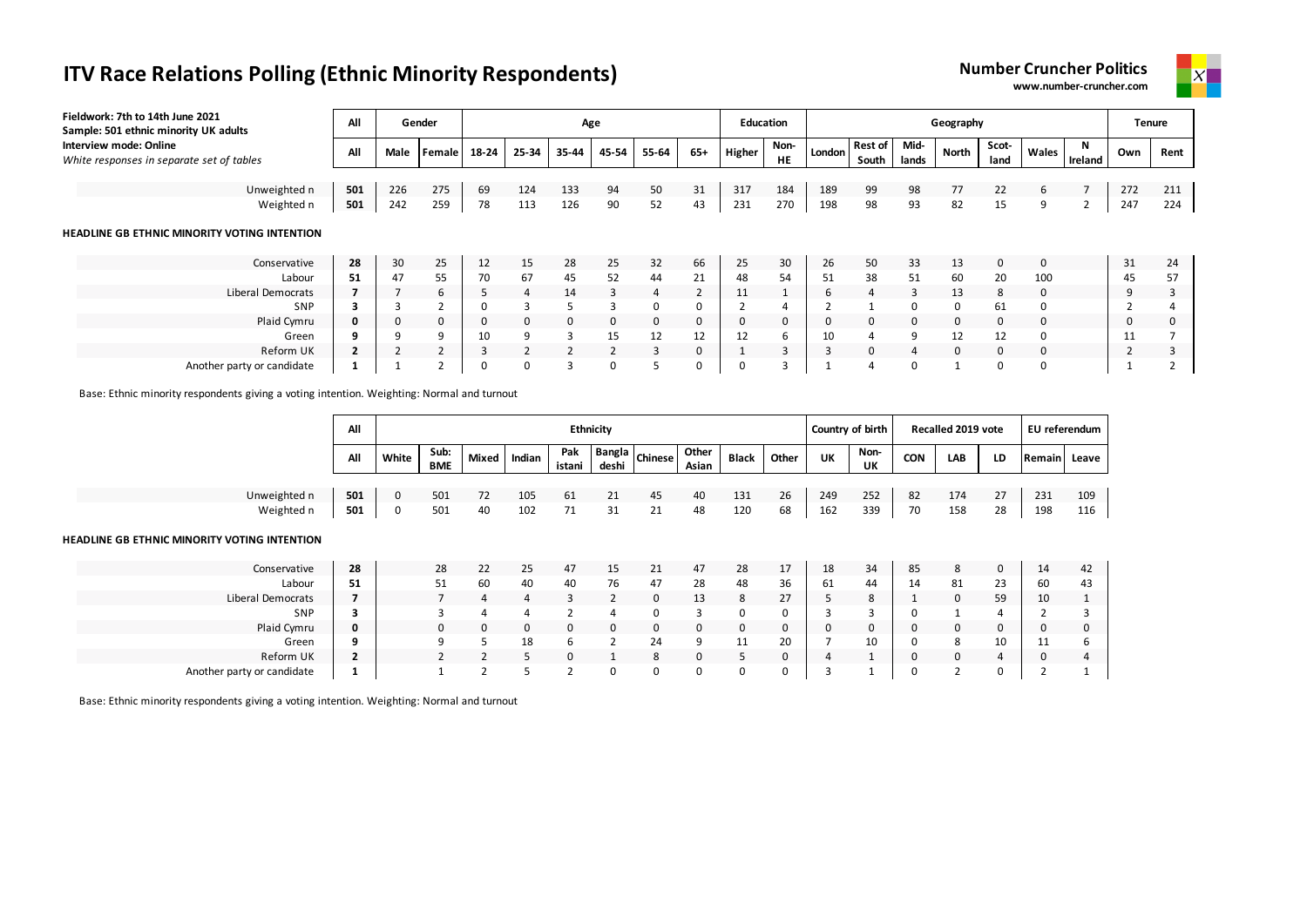| Fieldwork: 7th to 14th June 2021<br>Sample: 501 ethnic minority UK adults                                                  | All                     |                | Gender         |       |       |       | Age   |                |       | <b>Education</b> |                   |        |                         |               | Geography      |               |       |                |     | <b>Tenure</b> |
|----------------------------------------------------------------------------------------------------------------------------|-------------------------|----------------|----------------|-------|-------|-------|-------|----------------|-------|------------------|-------------------|--------|-------------------------|---------------|----------------|---------------|-------|----------------|-----|---------------|
| <b>Interview mode: Online</b><br>White responses in separate set of tables                                                 | All                     | Male           | Female         | 18-24 | 25-34 | 35-44 | 45-54 | 55-64          | $65+$ | Higher           | Non-<br><b>HE</b> | London | <b>Rest of</b><br>South | Mid-<br>lands | North          | Scot-<br>land | Wales | N<br>Ireland   | Own | Rent          |
|                                                                                                                            |                         |                |                |       |       |       |       |                |       |                  |                   |        |                         |               |                |               |       |                |     |               |
| Unweighted n                                                                                                               | 501                     | 226            | 275            | 69    | 124   | 133   | 94    | 50             | 31    | 317              | 184               | 189    | 99                      | 98            | 77             | 22            | 6     | $\overline{7}$ | 272 | 211           |
| Weighted n                                                                                                                 | 501                     | 242            | 259            | 78    | 113   | 126   | 90    | 52             | 43    | 231              | 270               | 198    | 98                      | 93            | 82             | 15            | 9     | 2              | 247 | 224           |
| If a new general election to the UK Parliament were<br>held tomorrow, how likely or unlikely is it that you<br>would vote? |                         |                |                |       |       |       |       |                |       |                  |                   |        |                         |               |                |               |       |                |     |               |
| 0 - Very unlikely                                                                                                          |                         | 6              | 9              | 16    | 11    |       |       |                | 0     | 6                | 8                 | 11     | 9                       |               | 3              | $\mathbf 0$   | 0     | 0              | 3   | 11            |
|                                                                                                                            | 6                       | 9              | 3              | 14    | 3     |       | 5     | 8              | 0     | $\overline{2}$   | 10                | 6      | 9                       | 5             | 5              | 5             | 0     | 0              |     | 8             |
| $\overline{2}$                                                                                                             | $\overline{\mathbf{2}}$ | <b>T</b>       | 4              | 3     | 5     | 3     | 2     | 0              | 0     | ᆚ                | 3                 | 2      | 2                       | 3             | 3              | 0             | 0     | 29             |     | 4             |
|                                                                                                                            | з                       |                |                |       | 5     |       |       | 0              | 0     |                  | 2                 |        | 3                       |               | 3              | 8             | 0     | 0              |     | 3             |
| $\Delta$                                                                                                                   | 4                       | 3              | $\overline{4}$ | 10    |       | 5     | 5     | $\mathbf 0$    | 0     | $\overline{2}$   | 5                 |        |                         |               | 3              | 0             | 0     | 14             |     | 4             |
| 5                                                                                                                          | 9                       | 9              | 8              | 8     | 10    | 9     | 16    |                |       | 6                | 11                | 10     | 6                       | 10            | 6              |               | 24    | 10             |     | 9             |
| 6                                                                                                                          | 4                       | 5              | 3              | 3     | 4     | 5.    | 5.    | $\overline{2}$ |       | 3                | 5                 | 4      | $\overline{2}$          | 8             | 3              | 0             | 0     | 0              |     | 5             |
|                                                                                                                            | 9                       | 6              | 12             | 15    | 11    | 12    |       | 8              | 0     | 11               | 8                 |        | 15                      |               | 18             | 20            | 0     | 26             |     | 9             |
| 8                                                                                                                          | 6                       | $\overline{4}$ | 8              |       | 4     | 6     | 11    | 11             | 5     | 8                | 5                 | 6      | 5                       | 5             | $\overline{2}$ | 12            | 39    | 12             |     | 6             |
| 9                                                                                                                          | 10                      | 12             |                |       | 13    | 10    | 14    | 6              | 9     | 12               | 8                 | 13     | ь                       | 8             | 9              | 3             | 17    | 0              |     | 9             |

10 - Very likely **41** 43 39 26 33 38 35 57 82 46 36 37 42 44 46 50 20 10 48 32

Base: Eligible to vote. Weighting: Normal



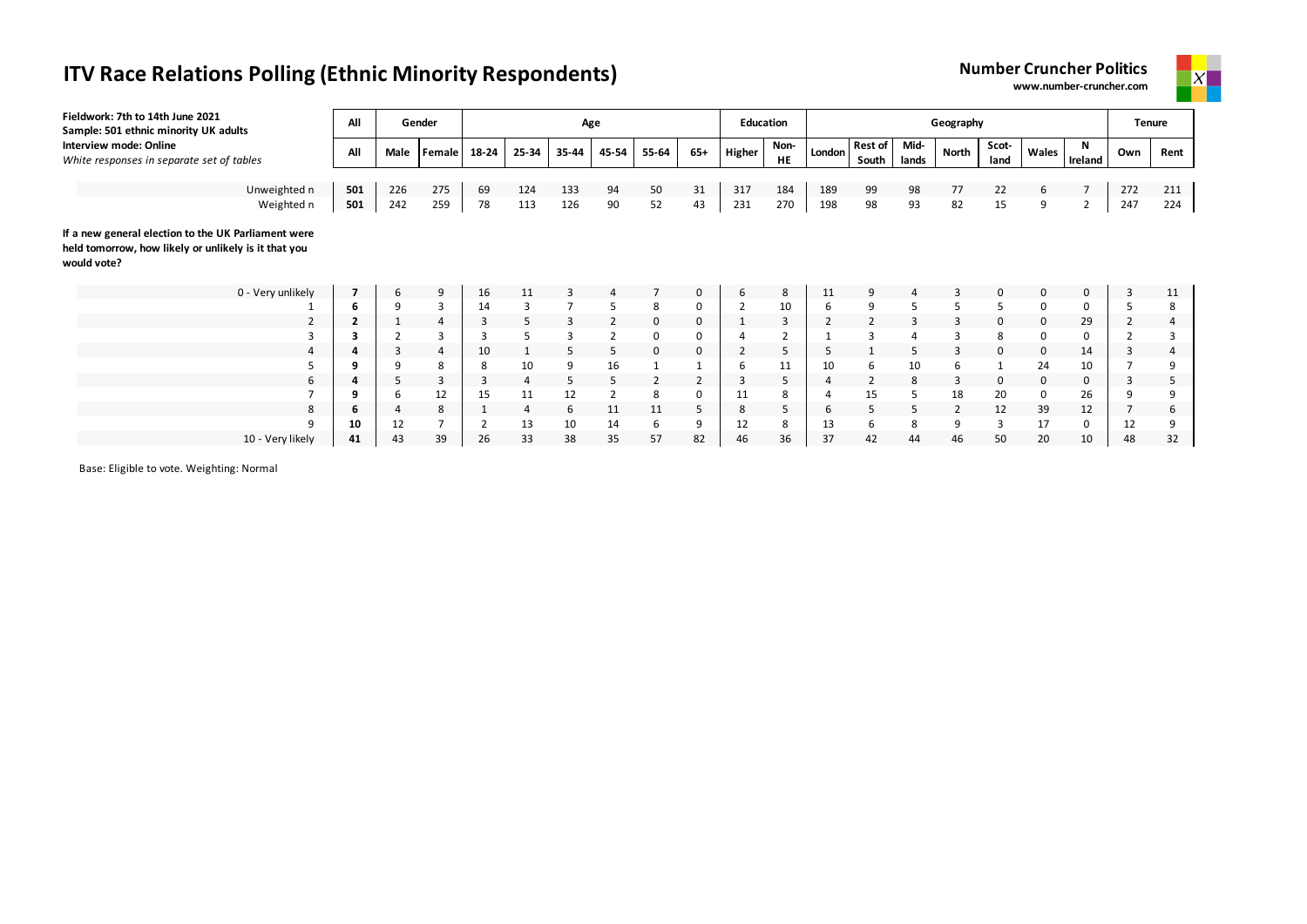| Fieldwork: 7th to 14th June 2021<br>Sample: 501 ethnic minority UK adults | All        |        |                    |          |            |                | Ethnicity       |                |                |                |          |                | Country of birth |            | Recalled 2019 vote |          | EU referendum |            |
|---------------------------------------------------------------------------|------------|--------|--------------------|----------|------------|----------------|-----------------|----------------|----------------|----------------|----------|----------------|------------------|------------|--------------------|----------|---------------|------------|
| Interview mode: Online<br>White responses in separate set of tables       | All        | White  | Sub:<br><b>BME</b> | Mixed    | Indian     | Pak<br>istani  | Bangla<br>deshi | <b>Chinese</b> | Other<br>Asian | <b>Black</b>   | Other    | UK             | Non-<br>UK       | <b>CON</b> | LAB                | LD       | Remain        | Leave      |
|                                                                           |            |        |                    |          |            |                |                 |                |                |                |          |                |                  |            |                    |          |               |            |
| Unweighted n<br>Weighted n                                                | 501<br>501 | 0<br>0 | 501<br>501         | 72<br>40 | 105<br>102 | 61<br>71       | 21<br>31        | 45<br>21       | 40<br>48       | 131<br>120     | 26<br>68 | 249<br>162     | 252<br>339       | 82<br>70   | 174<br>158         | 27<br>28 | 231<br>198    | 109<br>116 |
|                                                                           |            |        |                    |          |            |                |                 |                |                |                |          |                |                  |            |                    |          |               |            |
| If a new general election to the UK Parliament were                       |            |        |                    |          |            |                |                 |                |                |                |          |                |                  |            |                    |          |               |            |
| held tomorrow, how likely or unlikely is it that you<br>would vote?       |            |        |                    |          |            |                |                 |                |                |                |          |                |                  |            |                    |          |               |            |
| 0 - Very unlikely                                                         |            |        | 7                  | 12       | 5          | 3              | 3               | 15             | 2              | 0              | 14       | 8              | 7                | 0          | 3                  | 8        | 5             |            |
|                                                                           | 6          |        | 6                  |          | 0          | 4              | 15              | 4              | 10             | 16             | 8        | $\overline{2}$ | 8                | 0          |                    | 0        |               |            |
| $\overline{2}$                                                            | 2          |        |                    | 0        | 0          | 6              | 2               | 10             | 0              | $\mathbf 0$    | 3        | 1              | 3                | 0          | $\overline{2}$     | 0        |               | 6          |
| 3                                                                         |            |        | 3                  | 4        |            |                | 5               | 0              | 0              | 8              | 0        | $\overline{2}$ | 3                |            | 0                  |          |               |            |
| 4                                                                         |            |        | 4                  | 5        |            |                | 5               | 8              | 13             | $\overline{2}$ | 0        | 3              | 4                | 0          | 4                  | 3        |               |            |
|                                                                           |            |        | 9                  | 6        | 17         | 12             | 7               | 12             | 21             | 4              | 0        | 8              | 9                | 3          | 5                  |          | 8             |            |
| 6                                                                         |            |        | 4                  | 6        | 0          | $\overline{4}$ |                 | 6              | 4              | 0              | 0        | 9              | $\overline{2}$   | 3          | 4                  | 0        | 5             | 6          |
|                                                                           | q          |        | 9                  |          | 8          | 6              | 8               | 23             | 6              | 3              | 18       | 11             | 8                | 8          | 12                 |          | 13            |            |
| 8                                                                         | ь          |        | 6                  | 8        |            | 5              | 5               | $\mathbf 0$    | 9              | 13             | 4        | $\overline{4}$ | $\overline{7}$   | 10         | 12                 | 2        | 5             | 8          |
| 9                                                                         | 10         |        | 10                 | 9        | 3          | 15             | 13              | 5              | 6              | 7              | 9        | 12             | 9                | 10         | 17                 | 3        | 9             | 16         |
| 10 - Very likely                                                          | 41         |        | 41                 | 43       | 56         | 43             | 31              | 17             | 28             | 47             | 45       | 39             | 41               | 65         | 41                 | 75       | 48            | 40         |

Base: Eligible to vote. Weighting: Normal

**Number Cruncher Politics www.number-cruncher.com**

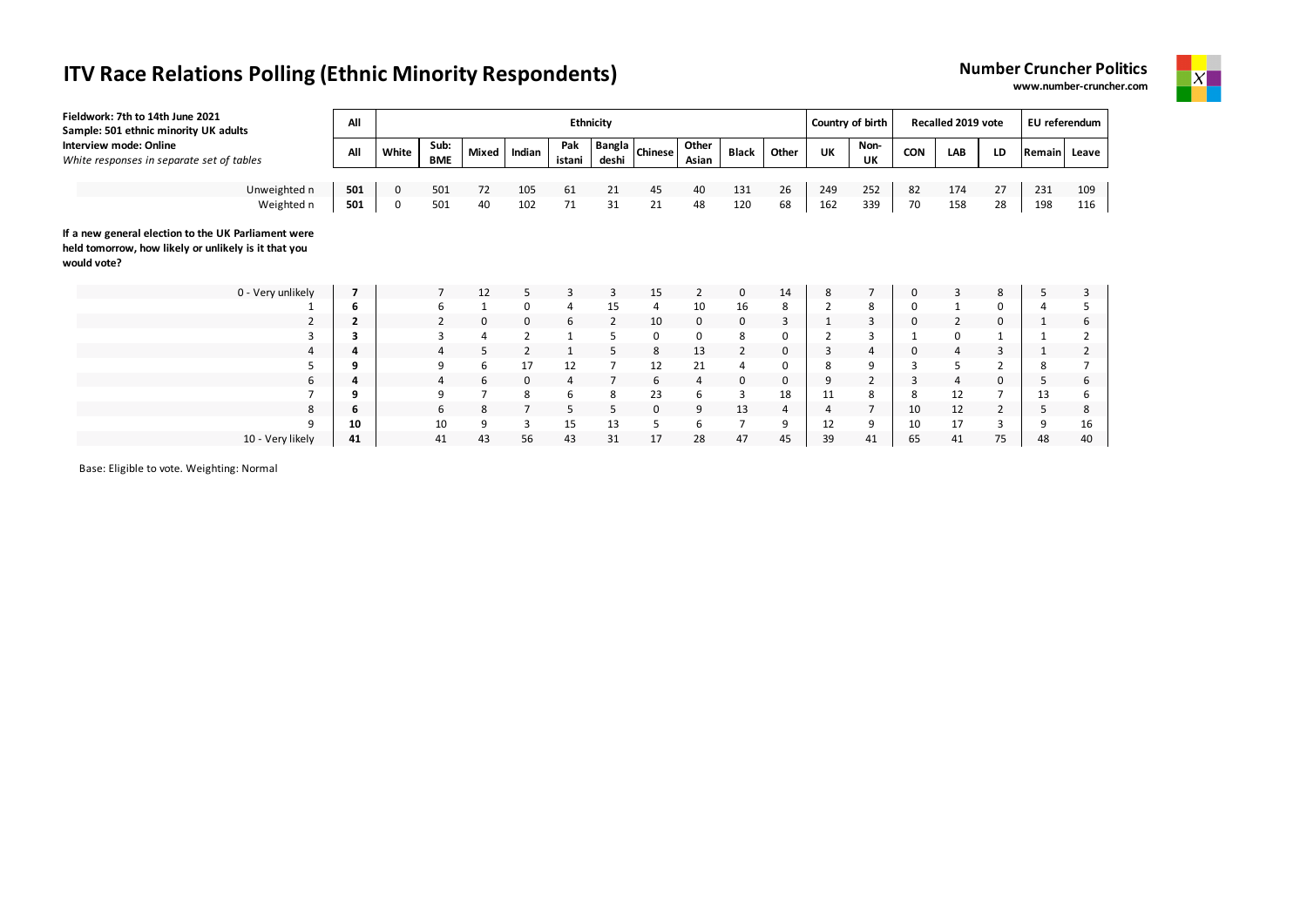| Fieldwork: 7th to 14th June 2021<br>Sample: 501 ethnic minority UK adults | All            |      | Gender         |       |          |                | Age            |                |              | <b>Education</b> |                        |        |                         |                | Geography    |               |       |              |          | <b>Tenure</b>  |
|---------------------------------------------------------------------------|----------------|------|----------------|-------|----------|----------------|----------------|----------------|--------------|------------------|------------------------|--------|-------------------------|----------------|--------------|---------------|-------|--------------|----------|----------------|
| Interview mode: Online<br>White responses in separate set of tables       | All            | Male | Female         | 18-24 | 25-34    | 35-44          | 45-54          | 55-64          | $65+$        | Higher           | Non-<br>HE             | London | <b>Rest of</b><br>South | Mid-<br>lands  | North        | Scot-<br>land | Wales | N<br>Ireland | Own      | Rent           |
|                                                                           |                |      |                |       |          |                |                |                |              |                  |                        |        |                         |                |              |               |       |              |          |                |
| Unweighted n                                                              | 501            | 226  | 275            | 69    | 124      | 133            | 94             | 50             | 31           | 317              | 184                    | 189    | 99                      | 98             | 77           | 22            | 6     |              | 272      | 211            |
| Weighted n                                                                | 501            | 242  | 259            | 78    | 113      | 126            | 90             | 52             | 43           | 231              | 270                    | 198    | 98                      | 93             | 82           | 15            | 9     | 2            | 247      | 224            |
| If you did vote, which party do you think you would<br>vote for?          |                |      |                |       |          |                |                |                |              |                  |                        |        |                         |                |              |               |       |              |          |                |
| Conservative                                                              | 20             | 21   | 18             | 8     | 12       | 22             | 16             | 22             | 56           | 20               | 19                     | 19     | 30                      | 22             | 10           | 0             | 0     | $\mathbf 0$  | 24       | 16             |
| Labour                                                                    | 40             | 37   | 43             | 51    | 53       | 33             | 40             | 36             | 15           | 38               | 42                     | 41     | 32                      | 41             | 47           | 12            | 83    | 57           | 37       | 46             |
| Liberal Democrats                                                         | 6              | 6    | 5              | 6     |          | 10             | $\mathbf{1}$   | 2              | $\mathbf{1}$ | 11               | $\overline{2}$         | 8      | 3                       | $\overline{2}$ | 9            | 3             | 0     | 0            | 6        | 6              |
| SNP                                                                       | з              |      |                | 0     |          |                | $\overline{4}$ |                | 0            |                  |                        |        | 3                       | 0              | 0            | 45            |       | 0            |          |                |
| Plaid Cymru                                                               | 0              | 0    | 0              | 0     | $\Omega$ | 0              | 0              | 0              | 0            | $\Omega$         | 0                      | 0      | $\mathbf 0$             | 0              | 0            | 0             | 0     | 0            | $\Omega$ | 0              |
| Green                                                                     | 8              | 9    | 8              | 14    | 9        | $\overline{4}$ | 8              | 8              | 8            | 10               |                        |        | 9                       | 8              | 12           | 8             |       | 0            | q        | 8              |
| Reform UK                                                                 | $\overline{2}$ | 1    | $\overline{2}$ |       |          |                |                |                | 0            |                  | 2                      |        | 0                       | 6              | 0            | 0             | 0     | 0            |          | $\overline{2}$ |
| Another party or candidate                                                |                |      |                | 0     |          | $\overline{2}$ | 0              | 3              | 0            | $\Omega$         |                        |        | 3                       | 0              | 0            | 0             | 0     | 0            |          |                |
| Don't know                                                                | 12             | 12   | 13             | 14    | 4        | 14             | 14             | 17             | 18           | 11               | 13                     | 8      | 17                      | 18             | 10           | 27            | 17    | 43           | 13       | 10             |
| Would not vote                                                            | $\overline{2}$ | 2    | 2              |       |          | $\overline{2}$ | 4              | $\overline{a}$ | 0            |                  | $\mathbf{\hat{}}$<br>∠ |        | $\overline{2}$          | 0              | $\mathbf{1}$ | 0             | 0     | 0            |          | 2              |
| Prefer not to say                                                         | 6              |      |                | 3     |          | 6              | 11             |                |              |                  | 6                      |        |                         | 3              | 10           |               |       | $\Omega$     |          |                |



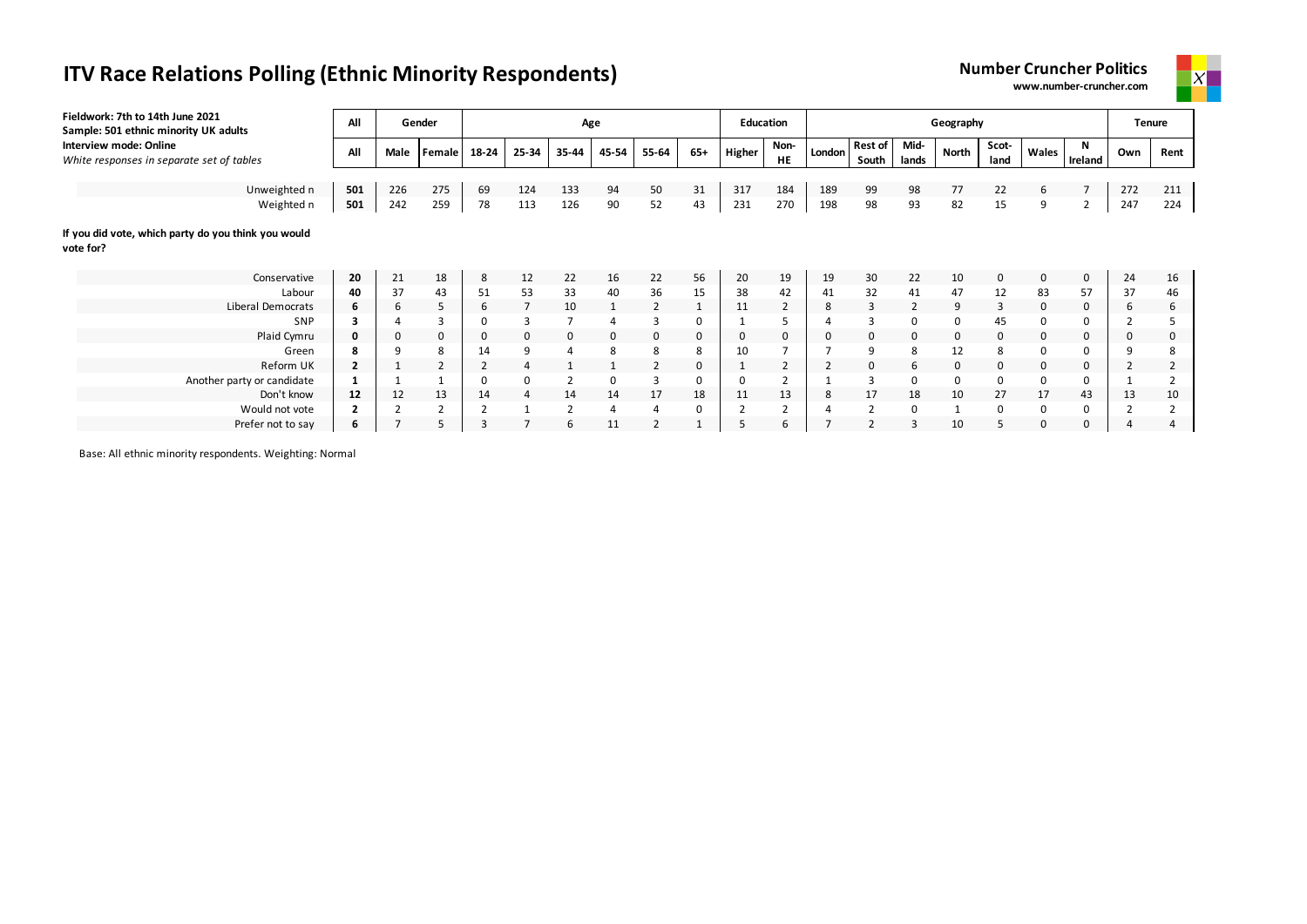| Fieldwork: 7th to 14th June 2021<br>Sample: 501 ethnic minority UK adults | All            |       |                    |                |                |                | Ethnicity       |                |                |              |                |     | Country of birth |     | Recalled 2019 vote |    | EU referendum  |       |
|---------------------------------------------------------------------------|----------------|-------|--------------------|----------------|----------------|----------------|-----------------|----------------|----------------|--------------|----------------|-----|------------------|-----|--------------------|----|----------------|-------|
| Interview mode: Online<br>White responses in separate set of tables       | All            | White | Sub:<br><b>BME</b> | <b>Mixed</b>   | Indian         | Pak<br>istani  | Bangla<br>deshi | <b>Chinese</b> | Other<br>Asian | <b>Black</b> | Other          | UK  | Non-<br>UK       | CON | LAB                | LD | <b>Remain</b>  | Leave |
|                                                                           |                |       |                    |                |                |                |                 |                |                |              |                |     |                  |     |                    |    |                |       |
| Unweighted n                                                              | 501            | 0     | 501                | 72             | 105            | 61             | 21              | 45             | 40             | 131          | 26             | 249 | 252              | 82  | 174                | 27 | 231            | 109   |
| Weighted n                                                                | 501            | 0     | 501                | 40             | 102            | 71             | 31              | 21             | 48             | 120          | 68             | 162 | 339              | 70  | 158                | 28 | 198            | 116   |
| If you did vote, which party do you think you would<br>vote for?          |                |       |                    |                |                |                |                 |                |                |              |                |     |                  |     |                    |    |                |       |
| Conservative                                                              | 20             |       | 20                 | 18             | 18             | 31             | 10              | 10             | 29             | 25           | 13             | 16  | 21               | 79  |                    | 0  | 13             | 31    |
| Labour                                                                    | 40             |       | 40                 | 51             | 34             | 30             | 63              | 41             | 20             | 33           | 26             | 50  | 35               | 12  | 70                 | 26 | 51             | 41    |
| Liberal Democrats                                                         | 6              |       | 6                  | $\overline{4}$ | 3              | 3              | 4               | 0              | 7              | 4            | 21             | 4   |                  |     | 0                  | 48 | 9              |       |
| SNP                                                                       | 3              |       |                    | $\overline{2}$ |                | $\overline{4}$ | 10              | 0              | $\overline{2}$ | 0            | 0              | 3   | 3                |     |                    |    |                |       |
| Plaid Cymru                                                               | 0              |       | $\Omega$           | 0              | 0              | 0              | 0               | 0              | 0              | 0            | $\mathbf 0$    | 0   | 0                |     | 0                  | 0  | 0              |       |
| Green                                                                     | 8              |       | 8                  | 4              | 13             | 3              | $\overline{2}$  | 16             | 8              | 11           | 22             | 6   | 9                |     | 8                  | 9  | 9              |       |
| Reform UK                                                                 | $\overline{2}$ |       |                    | $\overline{2}$ | 4              | 0              |                 | 11             | 0              | 3            | $\mathbf 0$    | 3   | $\mathbf{1}$     |     | 0                  | 4  | 0              |       |
| Another party or candidate                                                |                |       |                    | $\mathbf{1}$   | $\overline{4}$ | $\overline{2}$ | 0               | 0              | 0              | 0            | 0              | 2   |                  |     | 2                  |    | $\overline{2}$ |       |
| Don't know                                                                | 12             |       | 12                 | 8              | 14             | 17             | 9               | 16             | 17             | 12           | 13             |     | 15               | 8   | 9                  | 11 | 10             | 10    |
| Would not vote                                                            | 2              |       |                    | 4              | 4              | 1              | 0               | 5              | 8              | 0            |                | 3   |                  |     | 0                  | 0  |                | 0     |
| Prefer not to say                                                         | 6              |       | 6                  | 6              | $\overline{4}$ | 9              |                 | 0              | 9              | 12           | $\overline{4}$ |     | 6                |     | 3                  | 0  | $\overline{2}$ |       |



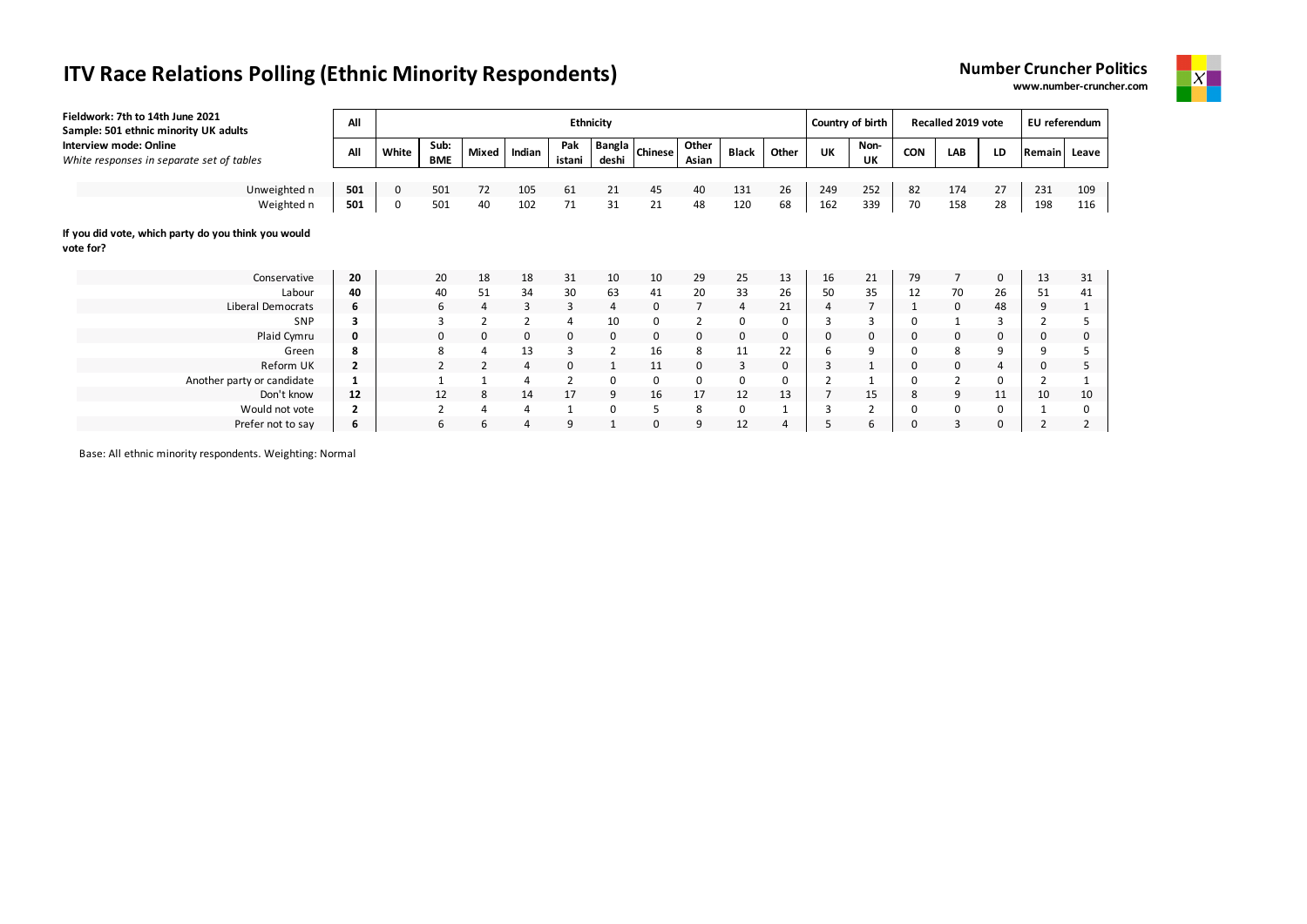



| Fieldwork: 7th to 14th June 2021<br>Sample: 501 ethnic minority UK adults     | All |      | Gender | Age<br>Education |       |       |       |       |     |        |                   |        |                       |       | Geography       |               |          |              | <b>Tenure</b> |      |
|-------------------------------------------------------------------------------|-----|------|--------|------------------|-------|-------|-------|-------|-----|--------|-------------------|--------|-----------------------|-------|-----------------|---------------|----------|--------------|---------------|------|
| Interview mode: Online<br>White responses in separate set of tables           | All | Male | Female | 18-24            | 25-34 | 35-44 | 45-54 | 55-64 | 65+ | Higher | Non-<br><b>HE</b> | London | Rest of Mid-<br>South | lands | North           | Scot-<br>land | Wales    | N<br>Ireland | Own           | Rent |
|                                                                               |     |      |        |                  |       |       |       |       |     |        |                   |        |                       |       |                 |               |          |              |               |      |
| Unweighted n                                                                  | 501 | 226  | 275    | 69               | 124   | 133   | 94    | 50    | 31  | 317    | 184               | 189    | 99                    | 98    | 77              | 22            | 6        |              | 272           | 211  |
| Weighted n                                                                    | 501 | 242  | 259    | 78               | 113   | 126   | 90    | 52    | 43  | 231    | 270               | 198    | 98                    | 93    | 82              | 15            | 9        |              | 247           | 224  |
| Which of these political parties, if either, most aligns<br>with your values? |     |      |        |                  |       |       |       |       |     |        |                   |        |                       |       |                 |               |          |              |               |      |
| The Conservative Party                                                        | 22  | 21   | 23     | 17               | 15    | 22    | 20    | 27    | 46  | 26     | 19                | 22     | 30                    | 23    | 13              |               | $\Omega$ |              | 26            | 18   |
| The Labour Party                                                              | 44  | 38   | 49     | 48               | 55    | 40    | 42    | 41    | 23  | 48     | 40                | 44     | 38                    | 44    | 45              | 48            | 81       | 57           | 40            | 51   |
| Neither                                                                       | 25  | 31   | 21     | 14               | 21    | 33    | 27    | 29    | 30  | 20     | 30                | 24     | 21                    | 29    | 30 <sup>°</sup> | 45            | 19       | 14           | 27            | 22   |
| Don't Know                                                                    | q   | 11   |        | 21               | 9     | 6     | 11    | 4     |     |        | 11                | 10     | 11                    |       | 13              |               | 0        | 29           |               |      |

Base: All ethnic minority respondents. Weighting: Normal

|                                                                               | All |              |                    |    |              |               | <b>Ethnicity</b> |                  |                |              |       | Country of birth |                   |            | Recalled 2019 vote |    | EU referendum |       |
|-------------------------------------------------------------------------------|-----|--------------|--------------------|----|--------------|---------------|------------------|------------------|----------------|--------------|-------|------------------|-------------------|------------|--------------------|----|---------------|-------|
|                                                                               | All | White        | Sub:<br><b>BME</b> |    | Mixed Indian | Pak<br>istani | deshi            | Bangla Chinese I | Other<br>Asian | <b>Black</b> | Other | UK               | Non-<br><b>UK</b> | <b>CON</b> | LAB                | LD | Remain        | Leave |
|                                                                               |     |              |                    |    |              |               |                  |                  |                |              |       |                  |                   |            |                    |    |               |       |
| Unweighted n                                                                  | 501 | $\mathbf{0}$ | 501                | 72 | 105          | 61            | 21               | 45               | 40             | 131          | 26    | 249              | 252               | 82         | 174                | 27 | 231           | 109   |
| Weighted n                                                                    | 501 | $\Omega$     | 501                | 40 | 102          | 71            | 31               | 21               | 48             | 120          | 68    | 162              | 339               | 70         | 158                | 28 | 198           | 116   |
| Which of these political parties, if either, most aligns<br>with your values? |     |              |                    |    |              |               |                  |                  |                |              |       |                  |                   |            |                    |    |               |       |
| The Conservative Party                                                        | 22  |              | 22                 | 21 | 20           | 29            | 10               | 12               | 20             | 32           | 25    | 21               | 22                | 71         |                    | 3  | 13            | 36    |
| The Labour Party                                                              | 44  |              | 44                 | 47 | 43           | 39            | 70               | 62               | 26             | 29           | 24    | 49               | 41                | 11         | 73                 | 31 | 61            | 35    |
| Neither                                                                       | 25  |              | 25                 | 28 | 34           | 22            | 13               | 21               | 36             | 24           | 35    | 24               | 26                | 16         | 14                 | 63 | 20            | 27    |
| Don't Know                                                                    | 9   |              | q                  | 4  | 3            | 11            | ∍                | 4                | 17             | 15           | 16    | ÷.               | 10                |            | 7                  | 3  | ь             |       |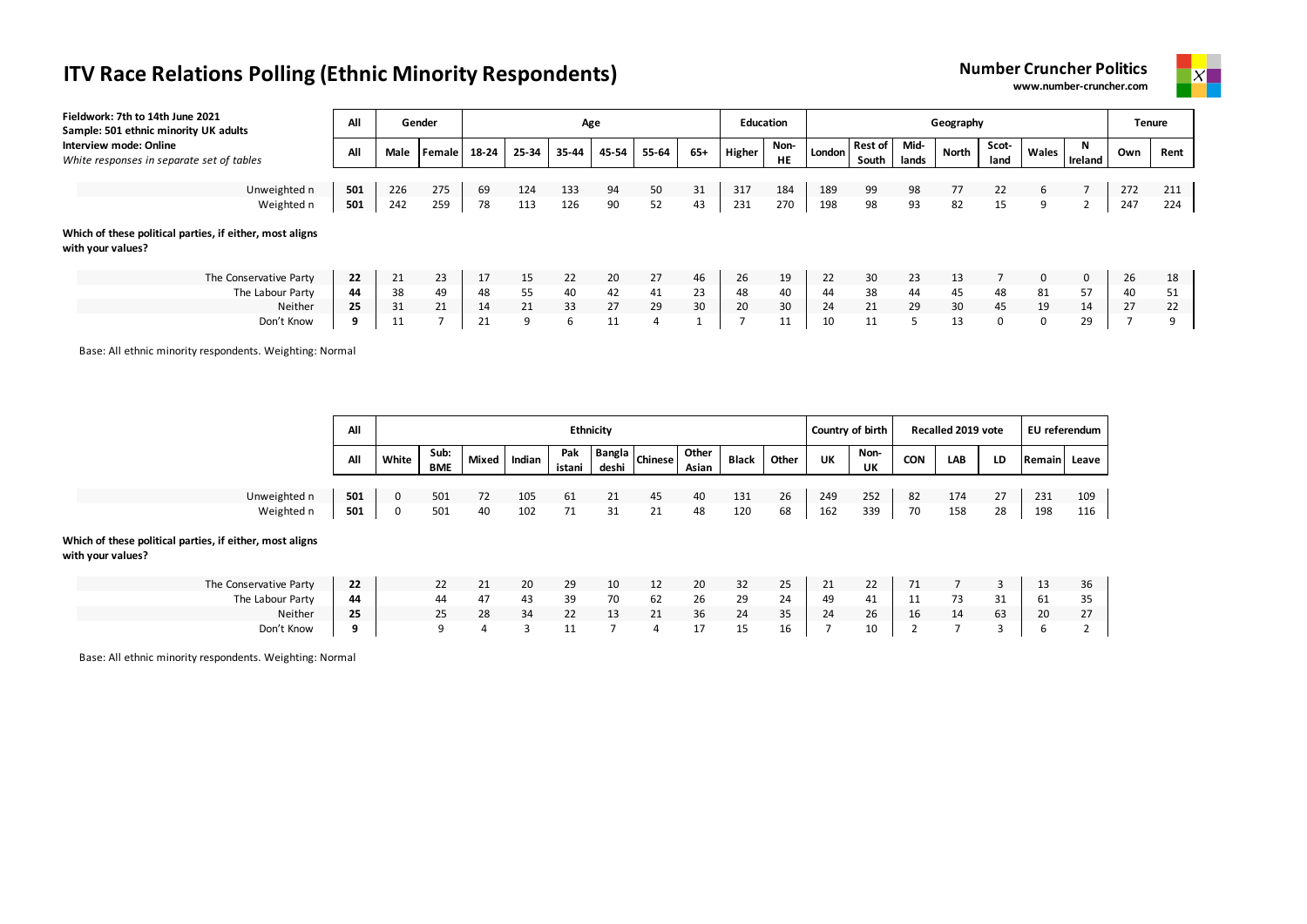



| Fieldwork: 7th to 14th June 2021<br>Sample: 501 ethnic minority UK adults                                                                                                                                                                    | All |      | Gender |       |       | Age   |       |       |     | <b>Education</b> |                   |        |                  |               | Geography |               |                |          | Tenure |      |
|----------------------------------------------------------------------------------------------------------------------------------------------------------------------------------------------------------------------------------------------|-----|------|--------|-------|-------|-------|-------|-------|-----|------------------|-------------------|--------|------------------|---------------|-----------|---------------|----------------|----------|--------|------|
| Interview mode: Online<br>White responses in separate set of tables                                                                                                                                                                          | All | Male | Female | 18-24 | 25-34 | 35-44 | 45-54 | 55-64 | 65+ | Higher           | Non-<br><b>HE</b> | London | Rest of<br>South | Mid-<br>lands | North     | Scot-<br>land | Wales          | Ireland  | Own    | Rent |
|                                                                                                                                                                                                                                              |     |      |        |       |       |       |       |       |     |                  |                   |        |                  |               |           |               |                |          |        | 211  |
| Weighted n                                                                                                                                                                                                                                   | 501 | 242  | 259    | 78    | 113   | 126   | 90    | 52    | 43  | 231              | 270               | 198    | 98               | 93            | 82        | 15            | 9              |          | 247    | 224  |
| 226<br>184<br>Unweighted n<br>501<br>275<br>124<br>31<br>317<br>189<br>99<br>98<br>77<br>272<br>69<br>133<br>94<br>50<br>22<br>6<br>Which of these political parties, if either, do you trust<br>most to tackle racial inequality in the UK? |     |      |        |       |       |       |       |       |     |                  |                   |        |                  |               |           |               |                |          |        |      |
| The Conservative Party                                                                                                                                                                                                                       | 14  | 13   | 15     | 8     | 13    | 13    | 10    | 12    | 37  | 17               | 11                | 17     | 16               | 13            | 8         | $\Omega$      | $\mathbf 0$    | 12       | 15     | 13   |
| The Labour Party                                                                                                                                                                                                                             | 42  | 41   | 42     | 39    | 52    | 48    | 32    | 41    | 22  | 49               | 36                | 41     | 38               | 45            | 48        | 41            | 26             | 41       | 40     | 46   |
| Neither                                                                                                                                                                                                                                      | 30  | 31   | 28     | 35    | 26    | 27    | 34    | 35    | 24  | 24               | 34                | 30     | 31               | 28            | 35        | 23            | $\overline{2}$ | $\Omega$ | 29     | 31   |
| Don't Know                                                                                                                                                                                                                                   | 15  | 15   | 14     | 18    | 9     | 12    | 24    | 12    | 16  | 9                | 19                | 13     | 15               | 13            | 9         | 36            | 72             | 47       | 15     | 10   |

Base: All ethnic minority respondents. Weighting: Normal

|                                                                                                          | All |              |             |       |        |               | <b>Ethnicity</b> |                      |                |              |       |     | Country of birth |            | Recalled 2019 vote |    | EU referendum |       |
|----------------------------------------------------------------------------------------------------------|-----|--------------|-------------|-------|--------|---------------|------------------|----------------------|----------------|--------------|-------|-----|------------------|------------|--------------------|----|---------------|-------|
|                                                                                                          | All | White        | Sub:<br>BME | Mixed | Indian | Pak<br>istani | deshi            | -   Bangla   Chinese | Other<br>Asian | <b>Black</b> | Other | UK  | Non-<br>UK       | <b>CON</b> | LAB                | LD | Remain        | Leave |
| Unweighted n                                                                                             | 501 | $\mathbf{0}$ | 501         | 72    | 105    | 61            | 21               | 45                   | 40             | 131          | 26    | 249 | 252              | 82         | 174                | 27 | 231           | 109   |
| Weighted n                                                                                               | 501 | $\mathbf{0}$ | 501         | 40    | 102    | 71            | 31               | 21                   | 48             | 120          | 68    | 162 | 339              | 70         | 158                | 28 | 198           | 116   |
| Which of these political parties, if either, do you trust<br>most to tackle racial inequality in the UK? |     |              |             |       |        |               |                  |                      |                |              |       |     |                  |            |                    |    |               |       |
| The Conservative Party                                                                                   | 14  |              | 14          | 12    | 12     | 21            | 4                | 9                    | 13             | 18           | 18    | 13  | 14               | 41         | 4                  | 5  | 10            | 19    |
| The Labour Party                                                                                         | 42  |              | 42          | 46    | 30     | 25            | 73               | 58                   | 24             | 29           | 42    | 52  | 37               | 14         | 64                 | 59 | 57            | 42    |
| Neither                                                                                                  | 30  |              | 30          | 32    | 33     | 38            | 12               | 18                   | 42             | 33           | 30    | 24  | 33               | 29         | 22                 | 23 | 23            | 29    |
| Don't Know                                                                                               | 15  |              | 15          | 11    | 25     | 16            | 12               | 15                   | 21             | 21           | 9     | 11  | 16               | 17         | 9                  | 13 | 10            | 9     |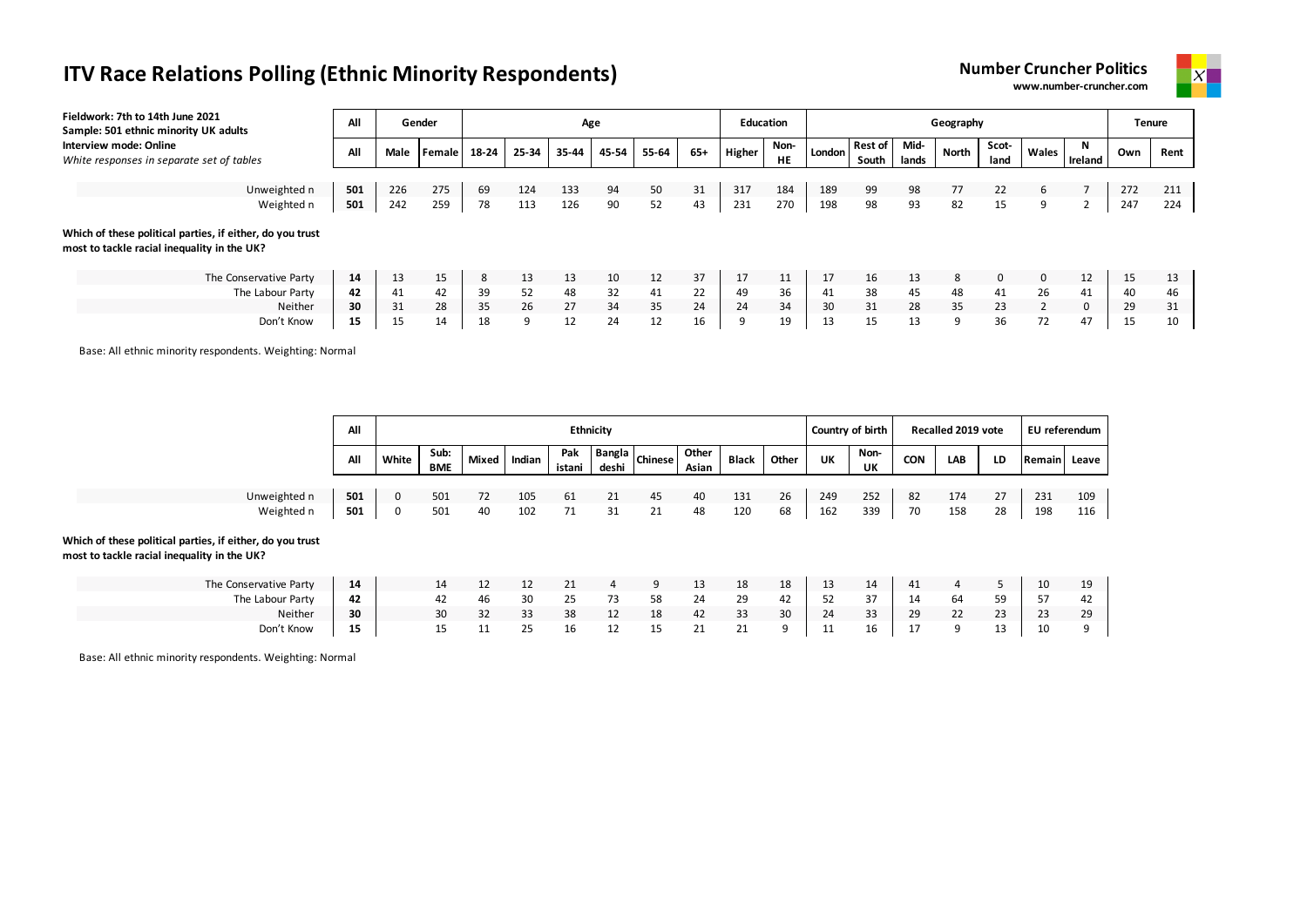



| Fieldwork: 7th to 14th June 2021<br>Sample: 501 ethnic minority UK adults                                                                                                                 | All |      | Gender        |       |       | Age   |       |       |       | <b>Education</b> |                   |        |                         |               | Geography |               |       |                | <b>Tenure</b> |      |
|-------------------------------------------------------------------------------------------------------------------------------------------------------------------------------------------|-----|------|---------------|-------|-------|-------|-------|-------|-------|------------------|-------------------|--------|-------------------------|---------------|-----------|---------------|-------|----------------|---------------|------|
| Interview mode: Online<br>White responses in separate set of tables                                                                                                                       | All | Male | <b>Female</b> | 18-24 | 25-34 | 35-44 | 45-54 | 55-64 | $65+$ | Higher           | Non-<br><b>HE</b> | London | <b>Rest of</b><br>South | Mid-<br>lands | North     | Scot-<br>land | Wales | N<br>Ireland   | Own           | Rent |
| Unweighted n                                                                                                                                                                              | 501 | 226  | 275           | 69    | 124   | 133   | 94    | 50    | 31    | 317              | 184               | 189    | 99                      | 98            | 77        | 22            | 6     |                | 272           | 211  |
| Weighted n                                                                                                                                                                                | 501 | 242  | 259           | 78    | 113   | 126   | 90    | 52    | 43    | 231              | 270               | 198    | 98                      | 93            | 82        | 15            | 9     | $\overline{2}$ | 247           | 224  |
| For each of the following Prime Ministers, please say<br>whether you think they did, or are doing, a good job or<br>bad job in tackling racial inequality in the UK?<br><b>Tony Blair</b> |     |      |               |       |       |       |       |       |       |                  |                   |        |                         |               |           |               |       |                |               |      |
| Good job                                                                                                                                                                                  | 29  | 30   | 27            | 18    | 39    | 30    | 29    | 19    | 26    | 37               | 21                | 33     | 26                      | 32            | 24        | 15            | 9     | 22             | 28            | 29   |
| Bad job                                                                                                                                                                                   | 26  | 27   | 25            | 15    | 28    | 29    | 24    | 33    | 25    | 24               | 27                | 29     | 22                      | 26            | 23        | 19            | 41    | 0              | 36            | 18   |
| <b>Neither</b>                                                                                                                                                                            | 27  | 25   | 30            | 37    | 18    | 25    | 27    | 31    | 37    | 23               | 31                | 22     | 24                      | 31            | 39        | 30            | 18    | 43             | 24            | 30   |
| Don't know                                                                                                                                                                                | 18  | 18   | 19            | 30    | 15    | 16    | 20    | 17    | 12    | 16               | 20                | 16     | 27                      | 11            | 14        | 36            | 33    | 35             | 13            | 23   |

Base: All ethnic minority respondents. Weighting: Normal

|                                                                                                                                                                      | All |       |                    |    |              | <b>Ethnicity</b> |       |                      |                |              |       | Country of birth |            |            | Recalled 2019 vote |    | EU referendum |     |
|----------------------------------------------------------------------------------------------------------------------------------------------------------------------|-----|-------|--------------------|----|--------------|------------------|-------|----------------------|----------------|--------------|-------|------------------|------------|------------|--------------------|----|---------------|-----|
|                                                                                                                                                                      | All | White | Sub:<br><b>BME</b> |    | Mixed Indian | Pak<br>istani    | deshi | K   Bangla   Chinese | Other<br>Asian | <b>Black</b> | Other | UK               | Non-<br>UK | <b>CON</b> | <b>LAB</b>         | LD | Remain Leave  |     |
|                                                                                                                                                                      |     |       |                    |    |              |                  |       |                      |                |              |       |                  |            |            |                    |    |               |     |
| Unweighted n                                                                                                                                                         | 501 | 0     | 501                | 72 | 105          | 61               | 21    | 45                   | 40             | 131          | 26    | 249              | 252        | 82         | 174                | 27 | 231           | 109 |
| Weighted n                                                                                                                                                           | 501 | 0     | 501                | 40 | 102          | 71               | 31    | 21                   | 48             | 120          | 68    | 162              | 339        | 70         | 158                | 28 | 198           | 116 |
| For each of the following Prime Ministers, please say<br>whether you think they did, or are doing, a good job or<br>bad job in tackling racial inequality in the UK? |     |       |                    |    |              |                  |       |                      |                |              |       |                  |            |            |                    |    |               |     |

**Tony Blair**

| Good job   | 29 | 29 | 33 | $\mathbf{a}$<br>22 | 23   |    | 24 | 27        | 18 | 35                  | 31 | 27 | 37 | 23 | 40        | -32 | 30 |
|------------|----|----|----|--------------------|------|----|----|-----------|----|---------------------|----|----|----|----|-----------|-----|----|
| Bad job    | 26 | 26 | 19 | 28                 | - 33 | 29 | 34 | 24        | 18 | $\mathcal{L}$<br>25 | 25 | 26 | 20 | 31 | 36        | 26  | 40 |
| Neither    | 27 | 27 | 27 | 36                 | 23   | 30 | 14 | 27        | 42 | 21                  | 28 | 27 | 29 | 29 | 12        | 28  | 20 |
| Don't know | 18 | 18 | 22 | 14                 | 71   |    | 28 | <u>__</u> | 22 | 19                  | 16 | 20 | ب  | 17 | 11<br>. . | 14  |    |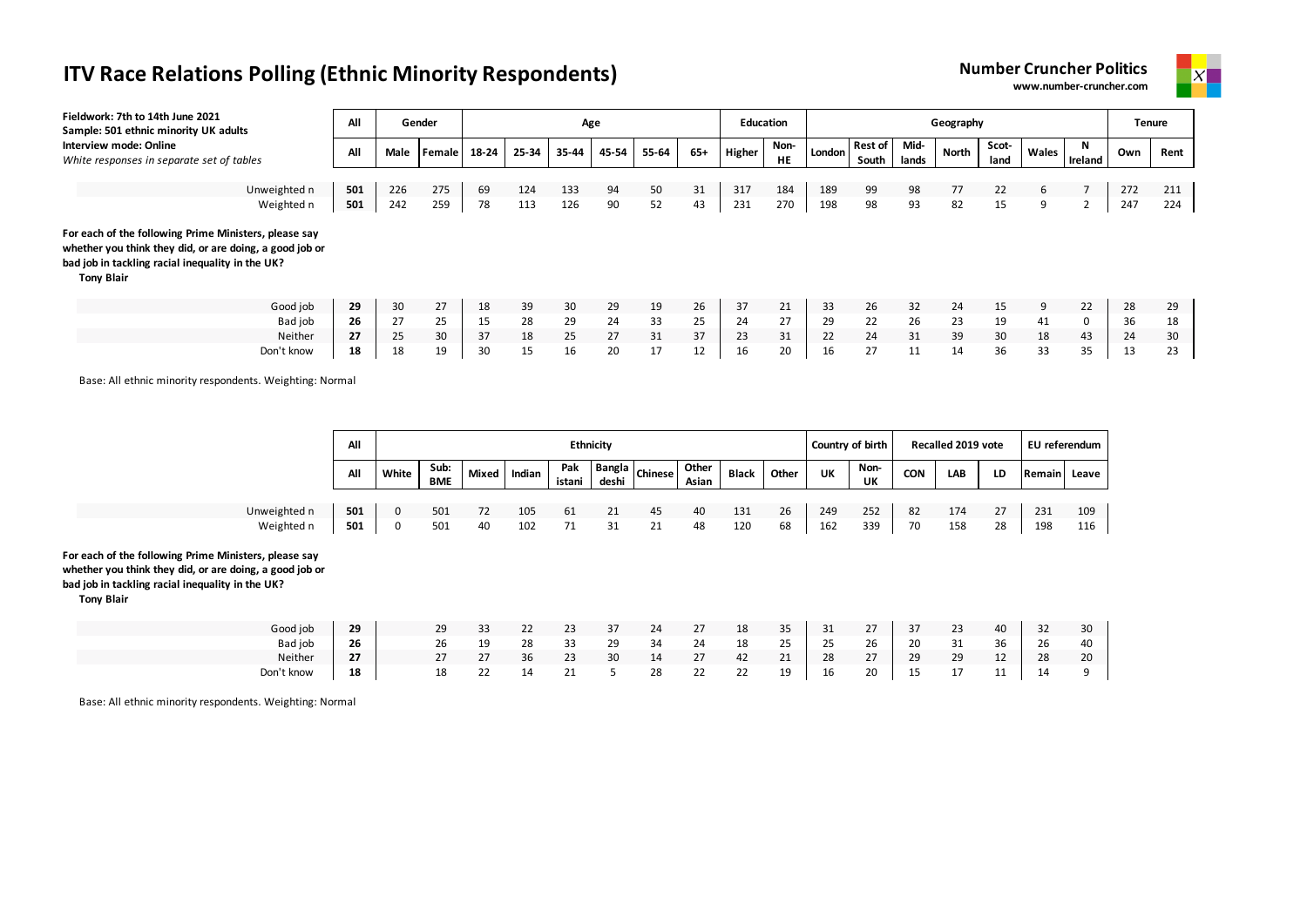



| Fieldwork: 7th to 14th June 2021<br>Sample: 501 ethnic minority UK adults                                                                                                                   | All |      | Gender |       |       | Age   |       |       |     | <b>Education</b> |                   |        |                         |               | Geography |               |              |              |     | <b>Tenure</b> |
|---------------------------------------------------------------------------------------------------------------------------------------------------------------------------------------------|-----|------|--------|-------|-------|-------|-------|-------|-----|------------------|-------------------|--------|-------------------------|---------------|-----------|---------------|--------------|--------------|-----|---------------|
| Interview mode: Online<br>White responses in separate set of tables                                                                                                                         | All | Male | Female | 18-24 | 25-34 | 35-44 | 45-54 | 55-64 | 65+ | Higher           | Non-<br><b>HE</b> | London | <b>Rest of</b><br>South | Mid-<br>lands | North     | Scot-<br>land | Wales        | N<br>Ireland | Own | Rent          |
|                                                                                                                                                                                             |     |      |        |       |       |       |       |       |     |                  |                   |        |                         |               |           |               |              |              |     |               |
| Unweighted n                                                                                                                                                                                | 501 | 226  | 275    | 69    | 124   | 133   | 94    | 50    | 31  | 317              | 184               | 189    | 99                      | 98            | 77        | 22            | 6            |              | 272 | 211           |
| Weighted n                                                                                                                                                                                  | 501 | 242  | 259    | 78    | 113   | 126   | 90    | 52    | 43  | 231              | 270               | 198    | 98                      | 93            | 82        | 15            | 9            | ∠            | 247 | 224           |
| For each of the following Prime Ministers, please say<br>whether you think they did, or are doing, a good job or<br>bad job in tackling racial inequality in the UK?<br><b>Gordon Brown</b> |     |      |        |       |       |       |       |       |     |                  |                   |        |                         |               |           |               |              |              |     |               |
| Good job                                                                                                                                                                                    | 22  | 22   | 21     | 21    | 21    | 23    | 23    | 13    | 26  | 29               | 15                | 18     | 23                      | 25            | 29        | 17            | $\mathbf{0}$ | 10           | 25  | 18            |
| Bad job                                                                                                                                                                                     | 24  | 28   | 21     | 11    | 33    | 23    | 15    | 44    | 26  | 24               | 25                | 30     | 21                      | 20            | 21        | 14            | 39           | 12           | 31  | 19            |
| Neither                                                                                                                                                                                     | 30  | 26   | 33     | 29    | 26    | 32    | 37    | 21    | 29  | 27               | 32                | 28     | 29                      | 32            | 32        | 33            | 28           | 34           | 26  | 32            |
| Don't know                                                                                                                                                                                  | 24  | 24   | 25     | 39    | 20    | 22    | 25    | 21    | 20  | 20               | 28                | 25     | 27                      | 22            | 18        | 36            | 33           | 44           | 18  | 31            |

Base: All ethnic minority respondents. Weighting: Normal

|                                                                                                                                                                                             | All |              |             |       |        |               | <b>Ethnicity</b> |                      |                |              |       |     | Country of birth  |            | Recalled 2019 vote |    | EU referendum |       |
|---------------------------------------------------------------------------------------------------------------------------------------------------------------------------------------------|-----|--------------|-------------|-------|--------|---------------|------------------|----------------------|----------------|--------------|-------|-----|-------------------|------------|--------------------|----|---------------|-------|
|                                                                                                                                                                                             | All | White        | Sub:<br>BME | Mixed | Indian | Pak<br>istani | deshi            | K   Bangla   Chinese | Other<br>Asian | <b>Black</b> | Other | UK  | Non-<br><b>UK</b> | <b>CON</b> | LAB                | LD | Remain        | Leave |
|                                                                                                                                                                                             |     |              |             |       |        |               |                  |                      |                |              |       |     |                   |            |                    |    |               |       |
| Unweighted n                                                                                                                                                                                | 501 | $\mathbf{0}$ | 501         | 72    | 105    | 61            | 21               | 45                   | 40             | 131          | 26    | 249 | 252               | 82         | 174                | 27 | 231           | 109   |
| Weighted n                                                                                                                                                                                  | 501 | 0            | 501         | 40    | 102    | 71            | 31               | 21                   | 48             | 120          | 68    | 162 | 339               | 70         | 158                | 28 | 198           | 116   |
| For each of the following Prime Ministers, please say<br>whether you think they did, or are doing, a good job or<br>bad job in tackling racial inequality in the UK?<br><b>Gordon Brown</b> |     |              |             |       |        |               |                  |                      |                |              |       |     |                   |            |                    |    |               |       |

| Good job   | 22 | 22 |    |              | ᅩ           | $\mathbf{a}$<br>ᅩ | 36     | 20 | $\sim$ $\sim$<br>ᅩ | $\circ$ | 34 | $\sim$<br>23             | 21      | 20 | 24 | 38 | 26                       | 21  |
|------------|----|----|----|--------------|-------------|-------------------|--------|----|--------------------|---------|----|--------------------------|---------|----|----|----|--------------------------|-----|
| Bad job    | 24 |    | 24 | $\mathbf{a}$ | $\sim$<br>ᅩ | 24                | 33     | 35 | -                  | 20      | 24 | $\sim$<br>$\mathcal{L}I$ | າາ<br>ت | 29 | 28 | 24 | $\sim$<br>-23            | -34 |
| Neither    | 30 | 30 |    |              | 41          | 29                | $\sim$ | 30 | 40                 | 49      | 20 | 28                       | 30      | 36 | 28 | 14 | $\sim$<br>$\mathcal{L}I$ | -34 |
| Don't know | 24 |    | 24 | 31           | 26          | $\sim$            | --     | 16 | 28                 | 23      | 23 | $\sim$<br>ᅩ              | 26      | 15 | 20 | 25 | 24                       | 11  |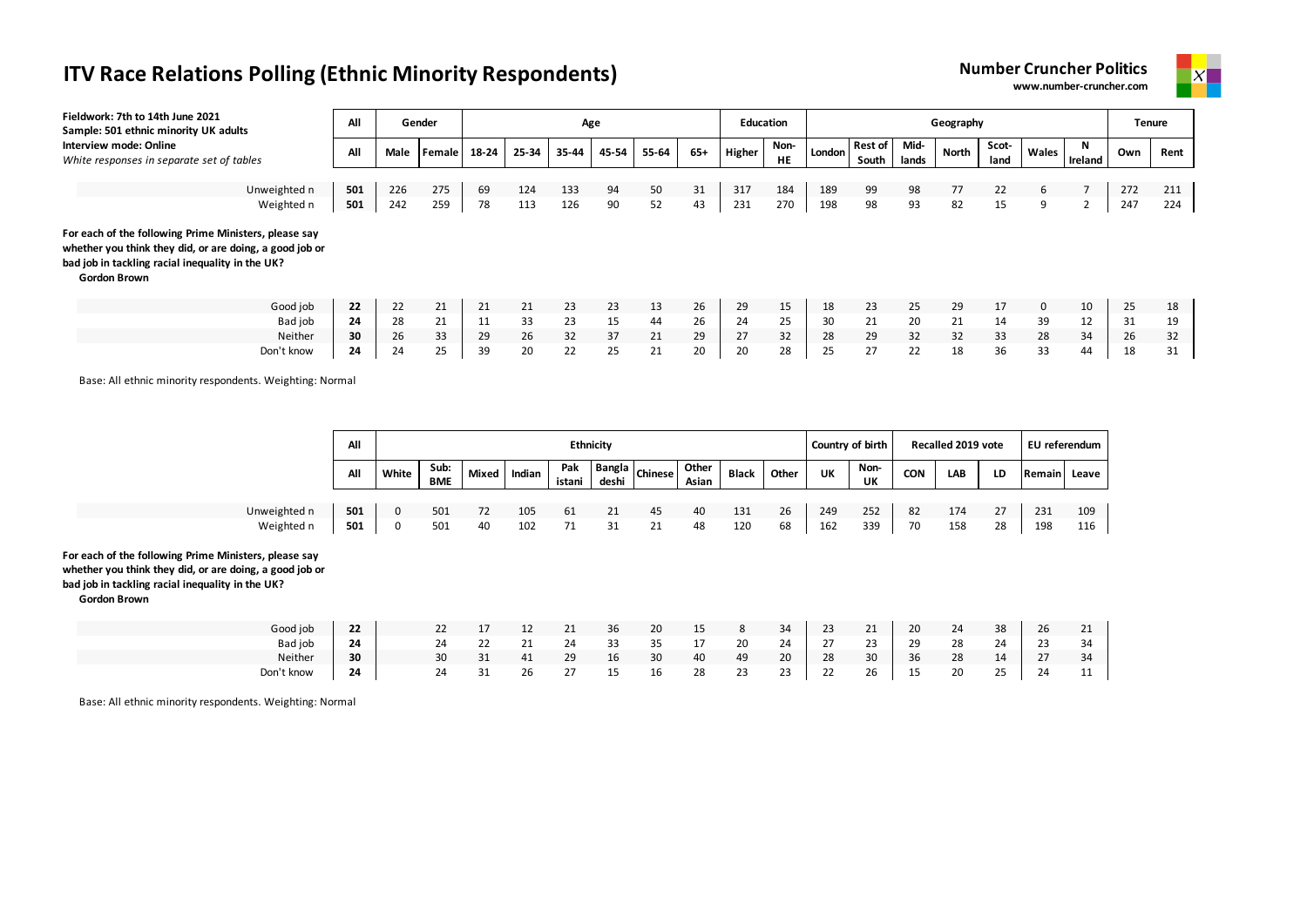



| Fieldwork: 7th to 14th June 2021<br>Sample: 501 ethnic minority UK adults                                                                                                                    | All |             | Gender |       |       | Age   |       |       |     | <b>Education</b> |                   |        |                         |               | Geography |               |       |              | <b>Tenure</b> |      |
|----------------------------------------------------------------------------------------------------------------------------------------------------------------------------------------------|-----|-------------|--------|-------|-------|-------|-------|-------|-----|------------------|-------------------|--------|-------------------------|---------------|-----------|---------------|-------|--------------|---------------|------|
| Interview mode: Online<br>White responses in separate set of tables                                                                                                                          | All | <b>Male</b> | Female | 18-24 | 25-34 | 35-44 | 45-54 | 55-64 | 65+ | Higher           | Non-<br><b>HE</b> | London | <b>Rest of</b><br>South | Mid-<br>lands | North     | Scot-<br>land | Wales | N<br>Ireland | Own           | Rent |
| Unweighted n                                                                                                                                                                                 | 501 | 226         | 275    | 69    | 124   | 133   | 94    | 50    | 31  | 317              | 184               | 189    | 99                      | 98            | 77        | 22            | 6     |              | 272           | 211  |
| Weighted n                                                                                                                                                                                   | 501 | 242         | 259    | 78    | 113   | 126   | 90    | 52    | 43  | 231              | 270               | 198    | 98                      | 93            | 82        | 15            | 9     | 2            | 247           | 224  |
| For each of the following Prime Ministers, please say<br>whether you think they did, or are doing, a good job or<br>bad job in tackling racial inequality in the UK?<br><b>David Cameron</b> |     |             |        |       |       |       |       |       |     |                  |                   |        |                         |               |           |               |       |              |               |      |
| Good job                                                                                                                                                                                     | 22  | 22          | 22     | 19    | 24    | 29    | 19    | 24    | 9   | 30               | 16                | 25     | 20                      | 21            | 23        | 29            | 0     | 20           | 22            | 24   |
| Bad job                                                                                                                                                                                      | 32  | 35          | 29     | 18    | 39    | 31    | 32    | 34    | 39  | 33               | 31                | 32     | 34                      | 29            | 32        | 23            | 67    | 0            | 38            | 29   |
| Neither                                                                                                                                                                                      | 28  | 26          | 31     | 31    | 27    | 28    | 28    | 24    | 34  | 23               | 33                | 25     | 28                      | 35            | 32        | 13            | 15    | 55           | 29            | 26   |
| Don't know                                                                                                                                                                                   | 17  | 17          | 18     | 32    | 10    | 13    | 21    | 18    | 17  | 14               | 20                | 18     | 18                      | 16            | 13        | 35            | 17    | 26           | 10            | 21   |

Base: All ethnic minority respondents. Weighting: Normal

|                                                                                                                                                                                              | All |             |             |       |        |               | <b>Ethnicity</b> |                |                |              |       |           | Country of birth |            | Recalled 2019 vote |    |              | EU referendum |
|----------------------------------------------------------------------------------------------------------------------------------------------------------------------------------------------|-----|-------------|-------------|-------|--------|---------------|------------------|----------------|----------------|--------------|-------|-----------|------------------|------------|--------------------|----|--------------|---------------|
|                                                                                                                                                                                              | All | White       | Sub:<br>BME | Mixed | Indian | Pak<br>istani | deshi            | Rangla Chinese | Other<br>Asian | <b>Black</b> | Other | <b>UK</b> | Non-<br>UK       | <b>CON</b> | <b>LAB</b>         | LD | Remain Leave |               |
| Unweighted n                                                                                                                                                                                 | 501 | $\mathbf 0$ | 501         | 72    | 105    | 61            | 21               | 45             | 40             | 131          | 26    | 249       | 252              | 82         | 174                | 27 | 231          | 109           |
| Weighted n                                                                                                                                                                                   | 501 | 0           | 501         | 40    | 102    | 71            | 31               | 21             | 48             | 120          | 68    | 162       | 339              | 70         | 158                | 28 | 198          | 116           |
| For each of the following Prime Ministers, please say<br>whether you think they did, or are doing, a good job or<br>bad job in tackling racial inequality in the UK?<br><b>David Cameron</b> |     |             |             |       |        |               |                  |                |                |              |       |           |                  |            |                    |    |              |               |

| Good job   | 22           |     | 24               | 26       | 23        | $\sim$<br>23             | 21<br><u>_ _</u> |    | $\overline{A}$<br>ŦΤ | 24                | 23             | $\sim$<br>22               | ັ                    | $\overline{a}$<br>1/ | 45                   | 27 | 26           |
|------------|--------------|-----|------------------|----------|-----------|--------------------------|------------------|----|----------------------|-------------------|----------------|----------------------------|----------------------|----------------------|----------------------|----|--------------|
| Bad job    | $\sim$<br>32 | ے ت | $\sim$ $-$<br>25 | 36       | २२<br>ر ر | 43                       | 38               | 30 | 28                   | 29                | 34             | 31                         | 25                   | 47                   | $\sim$<br>22         | 37 | 38           |
| Neither    | 28           | 28  | 34               | 29       | 19        | $\sim$<br>$\mathcal{L}I$ | 21<br><u>_ _</u> | 34 | 50                   | 22                | 26             | 30                         | $\overline{a}$<br>35 | 20                   | $\sim$<br><u>_ _</u> | 26 | 27           |
| Don't know | 17           |     |                  | $\Omega$ | ⁄ ۲       |                          | 20               |    | $\overline{A}$<br>ᅭᆇ | つら<br>້<br>$\sim$ | $\overline{a}$ | $\overline{a}$<br><b>1</b> |                      | 16                   | $\sim$<br>ᅩ          | 10 | 10<br>$\sim$ |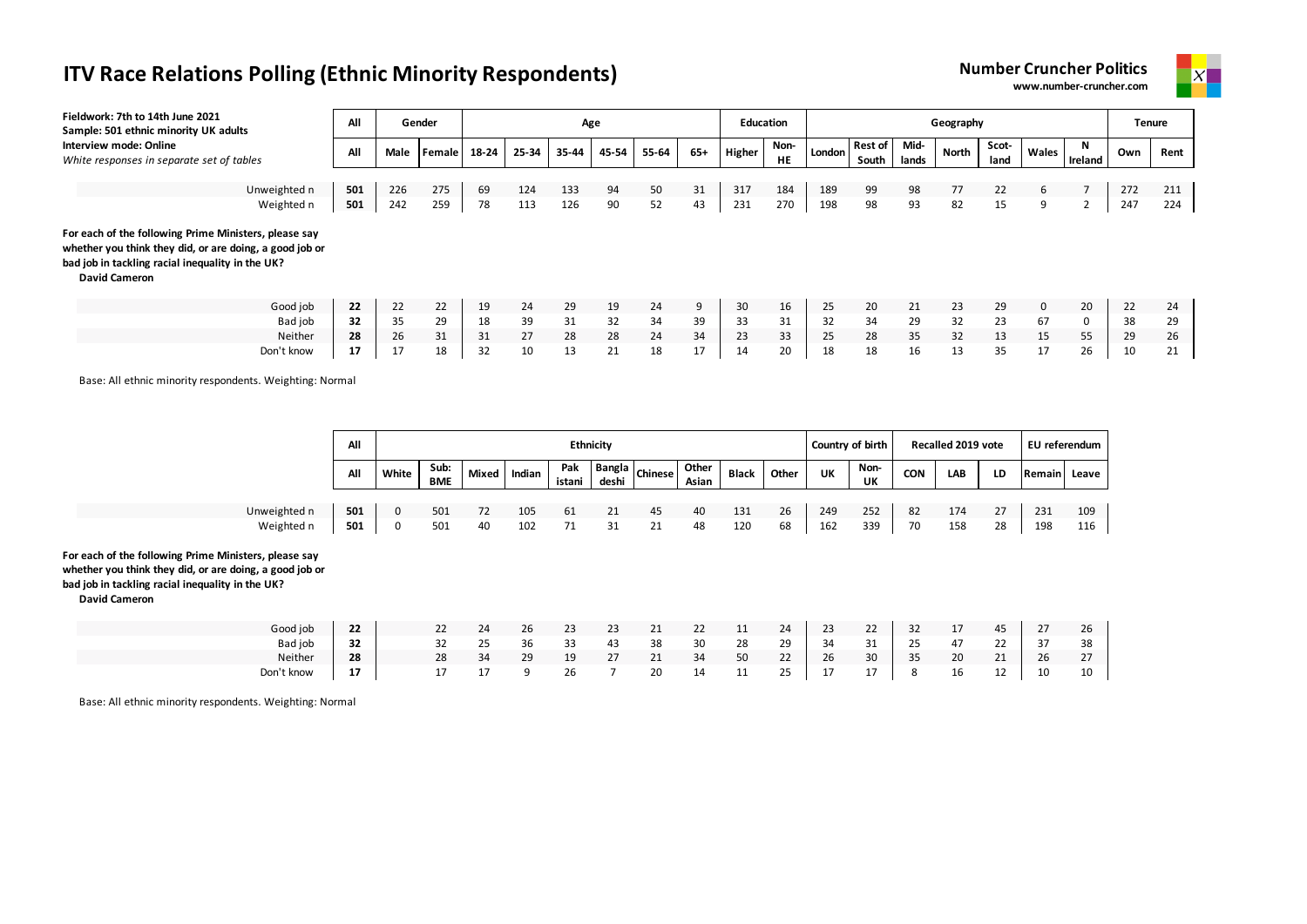



| Fieldwork: 7th to 14th June 2021<br>Sample: 501 ethnic minority UK adults                                                                                                           | All |      | Gender |       |       |       | Age   |       |       | <b>Education</b> |                   |        |                         |               | Geography |               |       |                | <b>Tenure</b> |      |
|-------------------------------------------------------------------------------------------------------------------------------------------------------------------------------------|-----|------|--------|-------|-------|-------|-------|-------|-------|------------------|-------------------|--------|-------------------------|---------------|-----------|---------------|-------|----------------|---------------|------|
| Interview mode: Online<br>White responses in separate set of tables                                                                                                                 | All | Male | Female | 18-24 | 25-34 | 35-44 | 45-54 | 55-64 | $65+$ | Higher           | Non-<br><b>HE</b> | London | <b>Rest of</b><br>South | Mid-<br>lands | North     | Scot-<br>land | Wales | N<br>Ireland   | Own           | Rent |
| Unweighted n                                                                                                                                                                        | 501 | 226  | 275    | 69    | 124   | 133   | 94    | 50    | 31    | 317              | 184               | 189    | 99                      | 98            | 77        | 22            | 6     |                | 272           | 211  |
| Weighted n                                                                                                                                                                          | 501 | 242  | 259    | 78    | 113   | 126   | 90    | 52    | 43    | 231              | 270               | 198    | 98                      | 93            | 82        | 15            | 9     | $\overline{2}$ | 247           | 224  |
| For each of the following Prime Ministers, please say<br>whether you think they did, or are doing, a good job or<br>bad job in tackling racial inequality in the UK?<br>Theresa May |     |      |        |       |       |       |       |       |       |                  |                   |        |                         |               |           |               |       |                |               |      |
| Good job                                                                                                                                                                            | 19  | 20   | 17     | 15    | 20    | 25    | 13    | 19    | 13    | 22               | 16                | 18     | 17                      | 17            | 25        | 33            | 0     | 22             | 18            | 19   |
| Bad job                                                                                                                                                                             | 37  | 37   | 38     | 34    | 48    | 36    | 31    | 35    | 35    | 41               | 34                | 37     | 41                      | 42            | 35        | 18            | 28    | 10             | 40            | 36   |
| Neither                                                                                                                                                                             | 29  | 28   | 31     | 24    | 24    | 27    | 39    | 27    | 41    | 25               | 33                | 30     | 21                      | 32            | 29        | 33            | 55    | 39             | 29            | 30   |
| Don't know                                                                                                                                                                          | 15  | 15   | 14     | 27    | 8     | 12    | 17    | 18    | 10    | 13               | 16                | 15     | 21                      | 10            | 11        | 16            | 17    | 29             | 12            | 15   |

Base: All ethnic minority respondents. Weighting: Normal

|                                                                                                                                                                                     | All |          |             |       |        | <b>Ethnicity</b> |       |                          |                |              |       | Country of birth |            |            | Recalled 2019 vote |    |              | EU referendum |
|-------------------------------------------------------------------------------------------------------------------------------------------------------------------------------------|-----|----------|-------------|-------|--------|------------------|-------|--------------------------|----------------|--------------|-------|------------------|------------|------------|--------------------|----|--------------|---------------|
|                                                                                                                                                                                     | All | White    | Sub:<br>BME | Mixed | Indian | Pak<br>istani    | deshi | $-$   Bangla $ $ Chinese | Other<br>Asian | <b>Black</b> | Other | UK               | Non-<br>UK | <b>CON</b> | <b>LAB</b>         | LD | Remain Leave |               |
|                                                                                                                                                                                     |     |          |             |       |        |                  |       |                          |                |              |       |                  |            |            |                    |    |              |               |
| Unweighted n                                                                                                                                                                        | 501 | 0        | 501         | 72    | 105    | 61               | 21    | 45                       | 40             | 131          | 26    | 249              | 252        | 82         | 174                | 27 | 231          | 109           |
| Weighted n                                                                                                                                                                          | 501 | $\Omega$ | 501         | 40    | 102    | 71               | 31    | 21                       | 48             | 120          | 68    | 162              | 339        | 70         | 158                | 28 | 198          | 116           |
| For each of the following Prime Ministers, please say<br>whether you think they did, or are doing, a good job or<br>bad job in tackling racial inequality in the UK?<br>Theresa May |     |          |             |       |        |                  |       |                          |                |              |       |                  |            |            |                    |    |              |               |

| Good job   | 19 | 19 | 17 | 13 | 20            | 19 | 8  | 13 | 25 | 23              | - 20 | 18 | 17  | 14 | 45 | 25       | 15 |
|------------|----|----|----|----|---------------|----|----|----|----|-----------------|------|----|-----|----|----|----------|----|
| Bad job    | 37 | 37 |    | 35 | 40            | 39 | 59 | 30 | 22 | 44              | 44   | 34 | -31 | 49 | 11 | 42       | 42 |
| Neither    | 29 | 29 | 36 | 43 | 19<br><b></b> | 37 | 14 | 34 | 36 | 17<br><b>LI</b> | 24   | 32 | 44  | 25 | 34 | 24       | 33 |
| Don't know | 15 | 15 | 13 |    | 20            |    | 19 | 23 | 17 | 16              | 13   | 16 |     | 12 | 10 | $\Omega$ |    |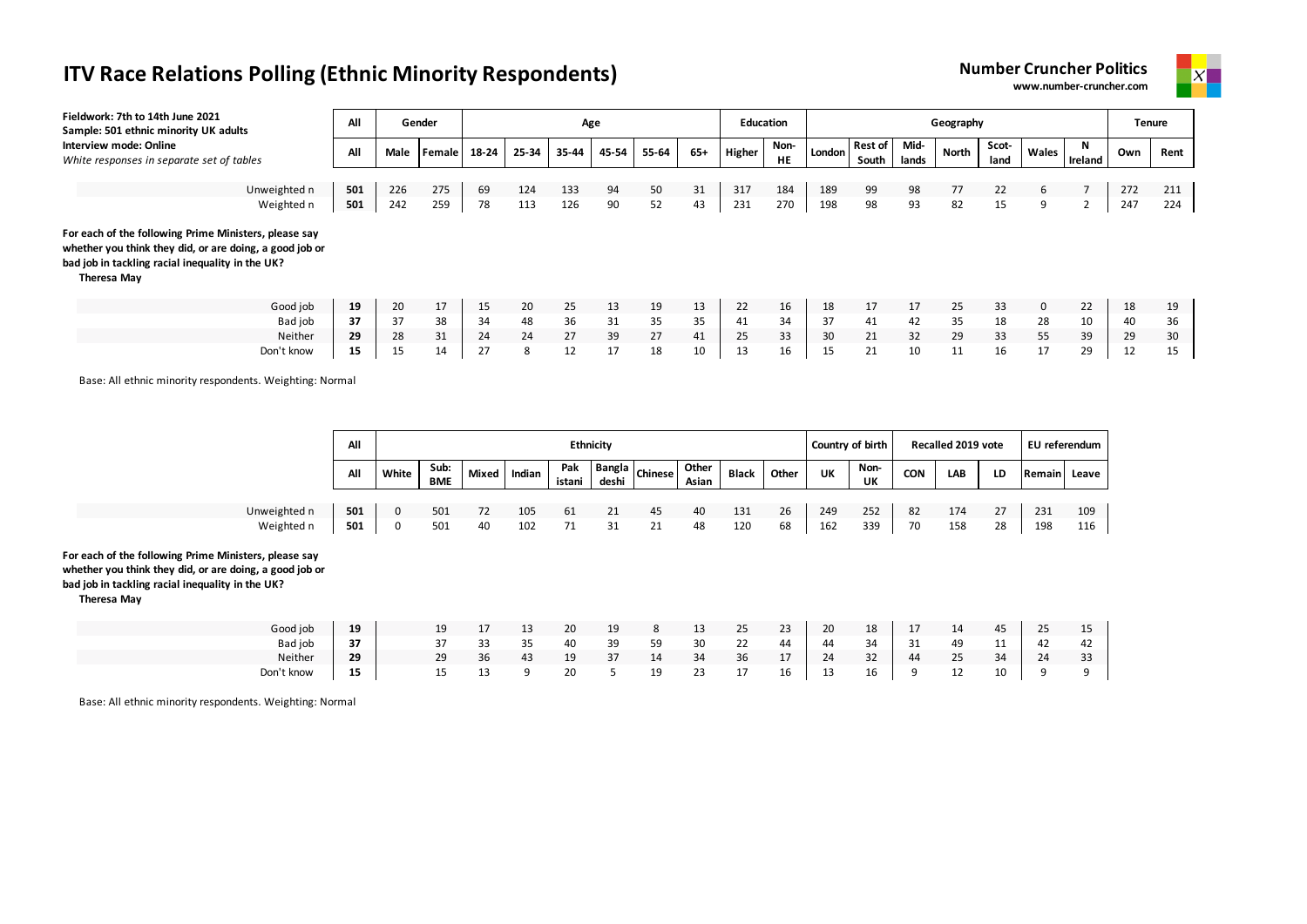



| Fieldwork: 7th to 14th June 2021<br>Sample: 501 ethnic minority UK adults                                                                                                                    | All |      | Gender |       |       | Age   |       |       |       | <b>Education</b> |                   |        |                  |               | Geography    |               |              |          | <b>Tenure</b> |      |
|----------------------------------------------------------------------------------------------------------------------------------------------------------------------------------------------|-----|------|--------|-------|-------|-------|-------|-------|-------|------------------|-------------------|--------|------------------|---------------|--------------|---------------|--------------|----------|---------------|------|
| Interview mode: Online<br>White responses in separate set of tables                                                                                                                          | All | Male | Female | 18-24 | 25-34 | 35-44 | 45-54 | 55-64 | $65+$ | Higher           | Non-<br><b>HE</b> | London | Rest of<br>South | Mid-<br>lands | <b>North</b> | Scot-<br>land | Wales        | Ireland  | Own           | Rent |
|                                                                                                                                                                                              |     |      |        |       |       |       |       |       |       |                  |                   |        |                  |               |              |               |              |          |               |      |
| Unweighted n                                                                                                                                                                                 | 501 | 226  | 275    | 69    | 124   | 133   | 94    | 50    | 31    | 317              | 184               | 189    | 99               | 98            | 77           | 22            | 6            |          | 272           | 211  |
| Weighted n                                                                                                                                                                                   | 501 | 242  | 259    | 78    | 113   | 126   | 90    | 52    | 43    | 231              | 270               | 198    | 98               | 93            | 82           | 15            | 9            |          | 247           | 224  |
| For each of the following Prime Ministers, please say<br>whether you think they did, or are doing, a good job or<br>bad job in tackling racial inequality in the UK?<br><b>Boris Johnson</b> |     |      |        |       |       |       |       |       |       |                  |                   |        |                  |               |              |               |              |          |               |      |
| Good job                                                                                                                                                                                     | 26  | 31   | 21     | 22    | 27    | 25    | 23    | 30    | 34    | 30               | 23                | 27     | 32               | 24            | 21           | 19            | $\mathbf{0}$ | 39       | 28            | 27   |
| Bad job                                                                                                                                                                                      | 35  | 36   | 34     | 38    | 38    | 34    | 30    | 42    | 25    | 37               | 33                | 38     | 33               | 31            | 35           | 40            | 26           | 51       | 38            | 35   |
| Neither                                                                                                                                                                                      | 27  | 22   | 31     | 27    | 21    | 33    | 27    | 18    | 33    | 23               | 30                | 23     | 27               | 32            | 32           | 27            | 15           | 10       | 23            | 29   |
| Don't know                                                                                                                                                                                   | 12  | 11   | 13     | 13    | 14    |       | 20    | 10    | 8     | ۰Q               | 15                | 12     | 8                | 13            | 12           | 13            | 58           | $\Omega$ | 11            | 10   |

Base: All ethnic minority respondents. Weighting: Normal

|                                                                                                                                                                                              | All        |        |             |              |            |               | <b>Ethnicity</b> |                                                                    |                |              |          | Country of birth |            |            | Recalled 2019 vote |          | EU referendum |            |
|----------------------------------------------------------------------------------------------------------------------------------------------------------------------------------------------|------------|--------|-------------|--------------|------------|---------------|------------------|--------------------------------------------------------------------|----------------|--------------|----------|------------------|------------|------------|--------------------|----------|---------------|------------|
|                                                                                                                                                                                              | All        | White  | Sub:<br>BME | <b>Mixed</b> | Indian     | Pak<br>istani | deshi            | $\overline{\phantom{a}}$   Bangla $\overline{\phantom{a}}$ Chinese | Other<br>Asian | <b>Black</b> | Other    | <b>UK</b>        | Non-<br>UK | <b>CON</b> | LAB                | LD       | Remain Leave  |            |
| Unweighted n<br>Weighted n                                                                                                                                                                   | 501<br>501 | 0<br>0 | 501<br>501  | 72<br>40     | 105<br>102 | 61<br>71      | 21<br>31         | 45<br>21                                                           | 40<br>48       | 131<br>120   | 26<br>68 | 249<br>162       | 252<br>339 | 82<br>70   | 174<br>158         | 27<br>28 | 231<br>198    | 109<br>116 |
| For each of the following Prime Ministers, please say<br>whether you think they did, or are doing, a good job or<br>bad job in tackling racial inequality in the UK?<br><b>Boris Johnson</b> |            |        |             |              |            |               |                  |                                                                    |                |              |          |                  |            |            |                    |          |               |            |

| Good job   | 26 | 26 | 26 | 25 | 27 | 22            | 23 | 24 | 34 | 24 | - 27 | 25      | 46 | 17 | 19 | -26  | 31 |
|------------|----|----|----|----|----|---------------|----|----|----|----|------|---------|----|----|----|------|----|
| Bad job    | 35 | 35 | 36 | 39 | 29 | 38            | 29 | 43 | 33 | 38 | 35   | 35      | 19 | 49 | 54 | 42   | 33 |
| Neither    | 27 | 27 | 31 | 29 | 24 | 29            | 15 | 15 | 27 | 29 | 28   | 26      | 30 | 22 | 25 | - 22 | 29 |
| Don't know | 12 | 12 |    |    | 19 | $\sim$<br>. . | 33 | 18 |    |    | 10   | 13<br>∸ |    |    |    | 10   |    |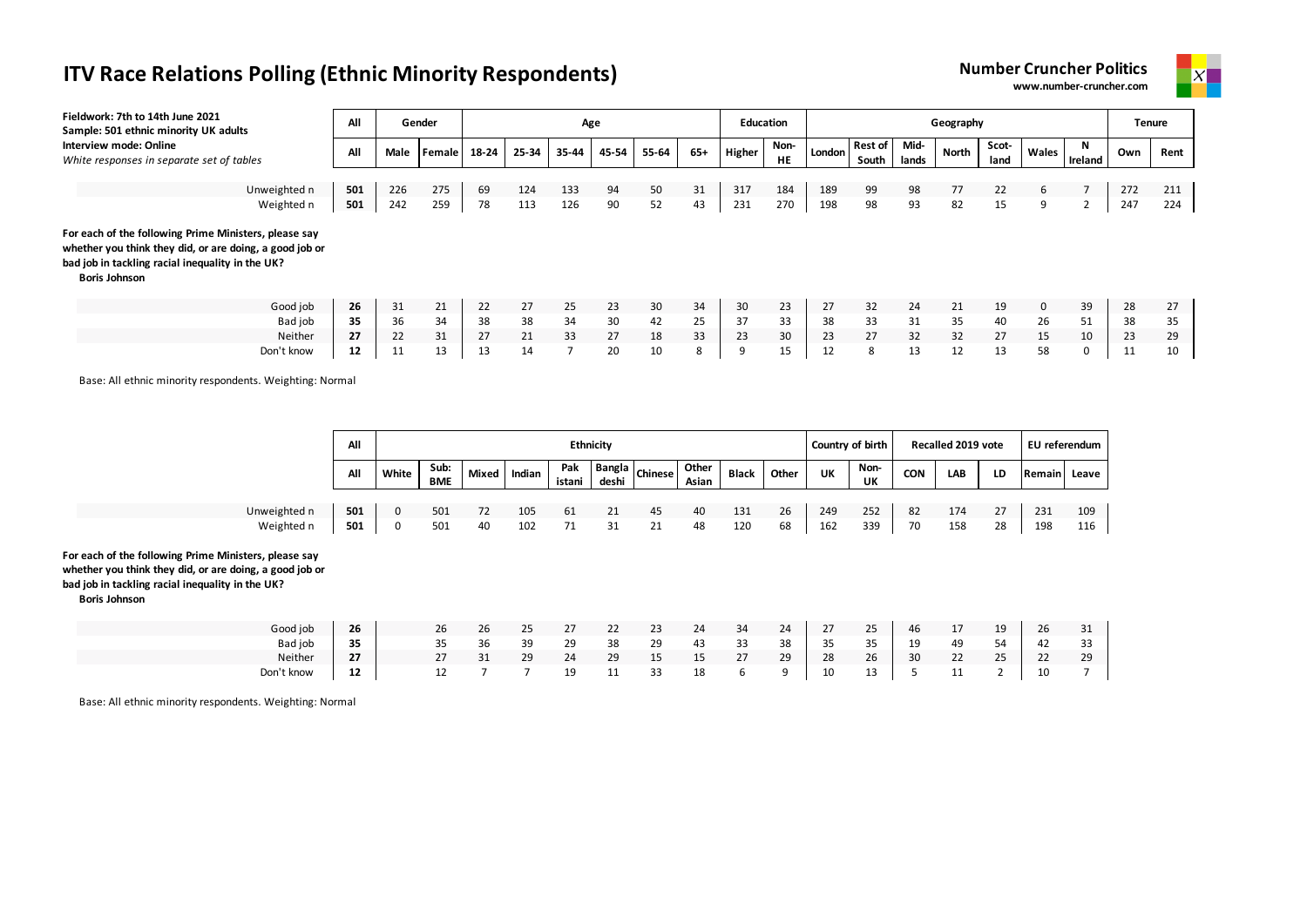



| Fieldwork: 7th to 14th June 2021<br>Sample: 501 ethnic minority UK adults                                                                                                              | All |      | Gender |       |       | Age   |       |       |     | <b>Education</b> |            |        |                         |               | Geography |               |       |              | <b>Tenure</b> |      |
|----------------------------------------------------------------------------------------------------------------------------------------------------------------------------------------|-----|------|--------|-------|-------|-------|-------|-------|-----|------------------|------------|--------|-------------------------|---------------|-----------|---------------|-------|--------------|---------------|------|
| Interview mode: Online<br>White responses in separate set of tables                                                                                                                    | All | Male | Female | 18-24 | 25-34 | 35-44 | 45-54 | 55-64 | 65+ | Higher           | Non-<br>HE | London | <b>Rest of</b><br>South | Mid-<br>lands | North     | Scot-<br>land | Wales | N<br>Ireland | Own           | Rent |
|                                                                                                                                                                                        |     |      |        |       |       |       |       |       |     |                  |            |        |                         |               |           |               |       |              |               |      |
| Unweighted n                                                                                                                                                                           | 501 | 226  | 275    | 69    | 124   | 133   | 94    | 50    | 31  | 317              | 184        | 189    | 99                      | 98            | 77        | 22            | 6     |              | 272           | 211  |
| Weighted n                                                                                                                                                                             | 501 | 242  | 259    | 78    | 113   | 126   | 90    | 52    | 43  | 231              | 270        | 198    | 98                      | 93            | 82        | 15            | 9     | $\mathbf{2}$ | 247           | 224  |
| Do you think having political leaders from ethnic<br>minority backgrounds makes things better or worse for<br>ethnic minority people in the UK, or does it make no<br>real difference? |     |      |        |       |       |       |       |       |     |                  |            |        |                         |               |           |               |       |              |               |      |
| <b>Better</b>                                                                                                                                                                          | 33  | 29   | 36     | 38    | 41    | 27    | 33    | 27    | 25  | 42               | 25         | 31     | 41                      | 32            | 26        | 38            | 15    | 38           | 29            | 40   |
| Worse                                                                                                                                                                                  | 10  | 11   | 9      |       | 17    | 12    | 6     | 14    | 0   | 9                | 11         | 6      | 12                      | 12            | 17        | 10            | 18    | 0            | 12            | 9    |
| No real difference                                                                                                                                                                     | 46  | 49   | 43     | 36    | 37    | 50    | 49    | 54    | 55  | 43               | 48         | 52     | 42                      | 44            | 46        | 34            | 10    | 44           | 50            | 44   |
| Don't Know                                                                                                                                                                             | 11  | 10   | 12     | 19    |       | 11    | 12    | 4     | 19  | ∍                | 16         | 11     | 5                       | 12            | 11        | 18            | 57    | 18           | 9             | ŏ    |

Base: All ethnic minority respondents. Weighting: Normal

|                                                                                                                                                                    | All |       |             |    |              | <b>Ethnicity</b> |       |                           |                |              |       | Country of birth |            |            | Recalled 2019 vote |    | EU referendum |     |
|--------------------------------------------------------------------------------------------------------------------------------------------------------------------|-----|-------|-------------|----|--------------|------------------|-------|---------------------------|----------------|--------------|-------|------------------|------------|------------|--------------------|----|---------------|-----|
|                                                                                                                                                                    | All | White | Sub:<br>BME |    | Mixed Indian | Pak<br>istani    | deshi | $\sim$   Bangla   Chinese | Other<br>Asian | <b>Black</b> | Other | UK               | Non-<br>UK | <b>CON</b> | LAB                | LD | Remain Leave  |     |
| Unweighted n                                                                                                                                                       | 501 |       | 501         | 72 | 105          | 61               | 21    | 45                        | 40             | 131          | 26    | 249              | 252        | 82         | 174                | 27 | 231           | 109 |
| Weighted n                                                                                                                                                         | 501 | 0     | 501         | 40 | 102          | 71               | 31    | 21                        | 48             | 120          | 68    | 162              | 339        | 70         | 158                | 28 | 198           | 116 |
| Do you think having political leaders from ethnic<br>minority backgrounds makes things better or worse for<br>ethnic minority people in the UK, or does it make no |     |       |             |    |              |                  |       |                           |                |              |       |                  |            |            |                    |    |               |     |

**real difference?**

| Better             | 33     | 33 | $\sim$ $-$ | 31 |    | 32           | 21 | 33<br>ر ر | 27                        | 43      | 35 | $\sim$<br>32         | $\mathbf{a}$<br>-31 | 39  | $\Lambda$ | 35 | 36              |
|--------------------|--------|----|------------|----|----|--------------|----|-----------|---------------------------|---------|----|----------------------|---------------------|-----|-----------|----|-----------------|
| Worse              | 10     | 10 |            | 10 | 10 | 26           | 30 |           |                           |         | 16 |                      |                     | . . |           | ᅩ  | 11<br><b>++</b> |
| No real difference | 46     | 46 | 50         | 54 | ᇰᆂ | $\sim$<br>-- | 27 | 48        | 47                        | 44      | 34 | F <sub>4</sub><br>ᇰᆂ | $- -$<br>- - -      | 40  | 42        | 44 | $-4$<br>ᇰᆂ      |
| Don't Know         | 11<br> |    |            |    | ᅩ  |              | 22 | 16        | $\rightarrow$<br><b>+</b> | 13<br>ᅩ | -- |                      |                     | 10  | 10        |    |                 |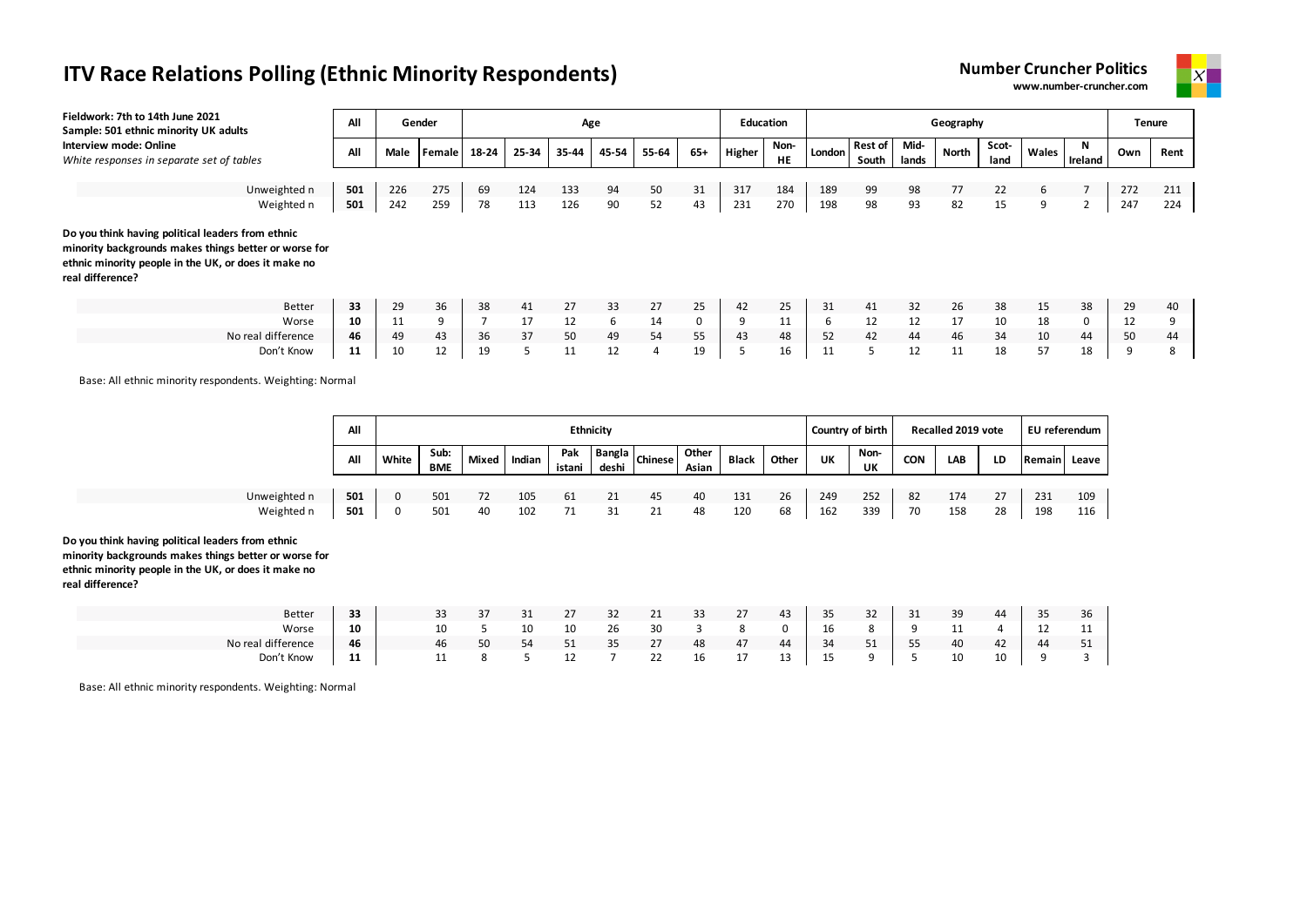| Fieldwork: 7th to 14th June 2021<br>Sample: 501 ethnic minority UK adults               | All |      | Gender        |       |       |       | Age   |       |             | <b>Education</b> |                   |        |                  |               | Geography    |               |                |                |     | Tenure |
|-----------------------------------------------------------------------------------------|-----|------|---------------|-------|-------|-------|-------|-------|-------------|------------------|-------------------|--------|------------------|---------------|--------------|---------------|----------------|----------------|-----|--------|
| Interview mode: Online<br>White responses in separate set of tables                     | All | Male | <b>Female</b> | 18-24 | 25-34 | 35-44 | 45-54 | 55-64 | $65+$       | Higher           | Non-<br><b>HE</b> | London | Rest of<br>South | Mid-<br>lands | <b>North</b> | Scot-<br>land | Wales          | N<br>Ireland   | Own | Rent   |
|                                                                                         |     |      |               |       |       |       |       |       |             |                  |                   |        |                  |               |              |               |                |                |     |        |
| Unweighted n                                                                            | 501 | 226  | 275           | 69    | 124   | 133   | 94    | 50    | 31          | 317              | 184               | 189    | 99               | 98            | 77           | 22            | 6              |                | 272 | 211    |
| Weighted n                                                                              | 501 | 242  | 259           | 78    | 113   | 126   | 90    | 52    | 43          | 231              | 270               | 198    | 98               | 93            | 82           | 15            | 9              | $\overline{2}$ | 247 | 224    |
| In terms of race relations, how united or divided does<br>the UK feel to you right now? |     |      |               |       |       |       |       |       |             |                  |                   |        |                  |               |              |               |                |                |     |        |
| Very divided                                                                            | 13  | 10   | 16            | 16    | 20    | 14    | 5.    | 9     |             | 14               | 12                | 17     | 12               |               | 13           | 16            | 9              | 0              | 14  | 13     |
| Somewhat divided                                                                        | 37  | 31   | 43            | 28    | 33    | 37    | 39    | 53    | 42          | 38               | 36                | 34     | 43               | 31            | 40           | 44            | 57             | 22             | 43  | 34     |
| Neither united nor divided                                                              | 23  | 25   | 21            | 28    | 24    | 23    | 15    | 26    | 22          | 17               | 28                | 22     | 30               | 21            | 23           | 11            | $\overline{2}$ | 35             | 20  | 26     |
| Somewhat united                                                                         | 15  | 18   | 12            | 11    | 15    | 19    | 18    | 8     | 11          | 22               | 9                 | 14     | 11               | 21            | 13           | 26            | 15             | 29             | 14  | 18     |
| Very united                                                                             |     | b    |               |       |       | 4     | 10    | 3     | $\mathbf 0$ | 6                | 3                 |        |                  | 6             | 4            | 4             | 0              | $\mathbf 0$    |     | 3      |

Don't know **8** 10 6 12 6 3 13 1 18 4 12 9 1 14 8 0 17 14 3 7

Base: All ethnic minority respondents. Weighting: Normal

|                                               | All |       |                    |       |        |               | <b>Ethnicity</b> |                |                |                |       |                | Country of birth |            | Recalled 2019 vote |    | EU referendum |     |
|-----------------------------------------------|-----|-------|--------------------|-------|--------|---------------|------------------|----------------|----------------|----------------|-------|----------------|------------------|------------|--------------------|----|---------------|-----|
|                                               | All | White | Sub:<br><b>BME</b> | Mixed | Indian | Pak<br>istani | deshi            | Bangla Chinese | Other<br>Asian | <b>Black</b>   | Other | UK             | Non-<br>UK       | <b>CON</b> | LAB                | LD | Remain Leave  |     |
|                                               |     |       |                    |       |        |               |                  |                |                |                |       |                |                  |            |                    |    |               |     |
| Unweighted n                                  | 501 | 0     | 501                | 72    | 105    | 61            | 21               | 45             | 40             | 131            | 26    | 249            | 252              | 82         | 174                | 27 | 231           | 109 |
| Weighted n                                    | 501 | 0     | 501                | 40    | 102    | 71            | 31               | 21             | 48             | 120            | 68    | 162            | 339              | 70         | 158                | 28 | 198           | 116 |
| the UK feel to you right now?<br>Very divided | 13  |       | 13                 | 13    | 16     | 5             | 16               | 14             | 3              | 24             | 14    | 14             | 12               | 11         | 18                 | 13 | 18            | 8   |
| Somewhat divided                              | 37  |       | 37                 | 45    | 38     | 40            | 46               | 25             | 55             | 31             | 14    | 39             | 36               | 42         | 45                 | 35 | 42            | 40  |
| Neither united nor divided                    | 23  |       | 23                 | 15    | 25     | 21            | 22               | 17             | 21             | 36             | 33    | 23             | 22               | 27         | 15                 | 22 | 20            | 27  |
| Somewhat united                               | 15  |       | 15                 | 18    | 5      | 18            | 10               | 11             | 9              | $\overline{7}$ | 25    | 13             | 16               | 14         | 13                 | 15 | 12            | 19  |
| Very united                                   | 4   |       | 4                  | 0     | 14     | 5             | $\overline{4}$   | 5              | $\Omega$       |                | E     | $\overline{2}$ | 5                |            | 3                  | 11 | כ             | 4   |
| Don't know                                    | 8   |       | 8                  | 8     |        | 11            | 2                | 28             | 11             |                |       | 8              | 8                |            |                    |    |               |     |

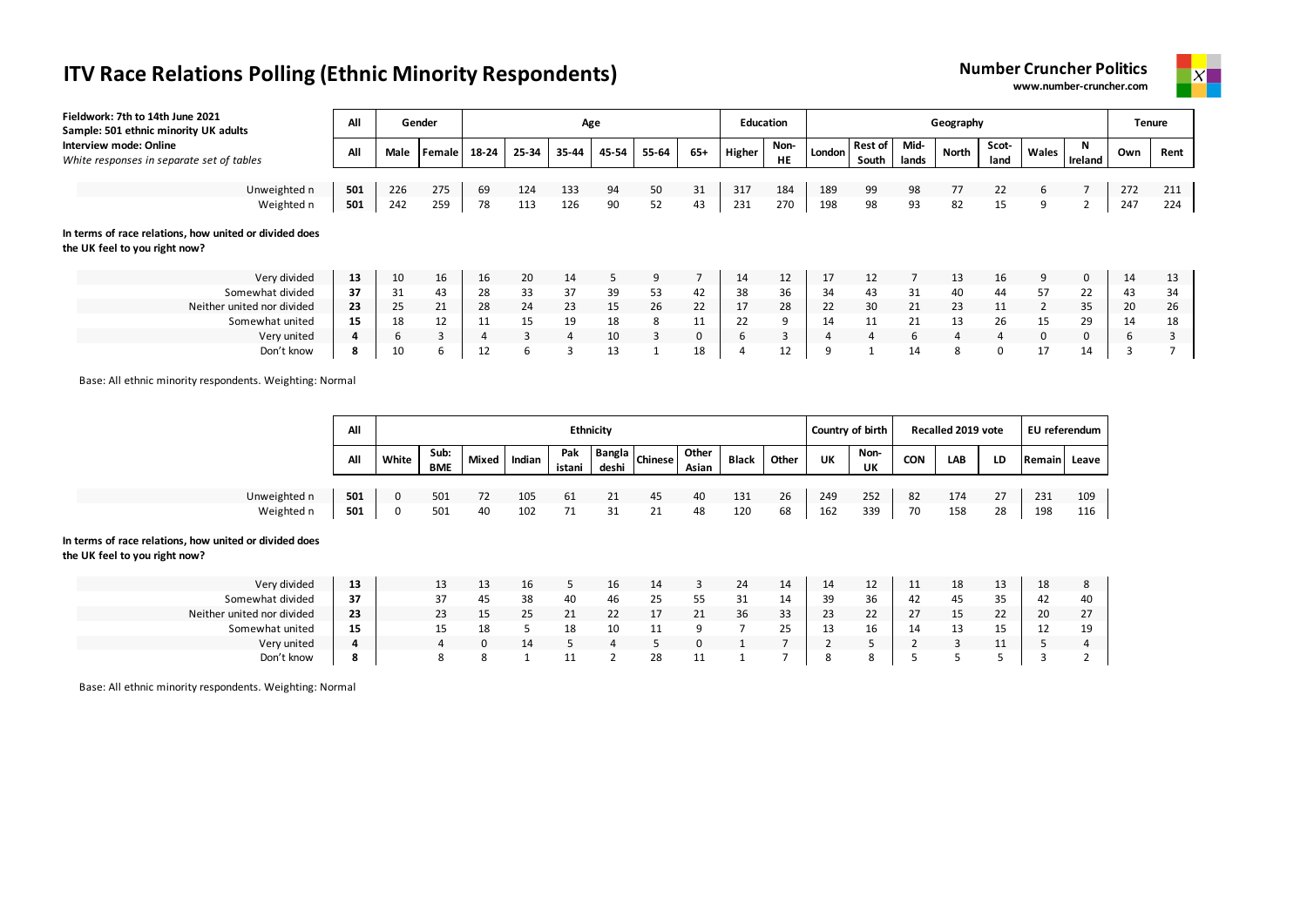



| Fieldwork: 7th to 14th June 2021<br>Sample: 501 ethnic minority UK adults                                                      | All        |            | Gender     |          |            |            | Age      |          |          | <b>Education</b> |                   |            |                         |               | Geography |               |        |                |            | Tenure     |
|--------------------------------------------------------------------------------------------------------------------------------|------------|------------|------------|----------|------------|------------|----------|----------|----------|------------------|-------------------|------------|-------------------------|---------------|-----------|---------------|--------|----------------|------------|------------|
| Interview mode: Online<br>White responses in separate set of tables                                                            | All        | Male       | Female     | 18-24    | 25-34      | 35-44      | 45-54    | 55-64    | $65+$    | Higher           | Non-<br><b>HE</b> | London     | <b>Rest of</b><br>South | Mid-<br>lands | North     | Scot-<br>land | Wales  | N<br>Ireland   | Own        | Rent       |
| Unweighted n<br>Weighted n                                                                                                     | 501<br>501 | 226<br>242 | 275<br>259 | 69<br>78 | 124<br>113 | 133<br>126 | 94<br>90 | 50<br>52 | 31<br>43 | 317<br>231       | 184<br>270        | 189<br>198 | 99<br>98                | 98<br>93      | 77<br>82  | 22<br>15      | 6<br>9 | $\overline{2}$ | 272<br>247 | 211<br>224 |
| For each of the following institutions, please say<br>whether or not you think it has a culture of racism:<br>The Royal Family |            |            |            |          |            |            |          |          |          |                  |                   |            |                         |               |           |               |        |                |            |            |
| Does                                                                                                                           | 44         | 40         | 48         | 55       | 55         | 38         | 33       | 45       | 34       | 44               | 44                | 39         | 55                      | 36            | 42        | 79            | 66     | 61             | 39         | 53         |
| Does not                                                                                                                       | 25         | 23         | 26         | 20       | 20         | 26         | 28       | 33       | 22       | 28               | 22                | 24         | 27                      | 23            | 29        | 9             |        | 39             | 31         | 19         |
| Don't know                                                                                                                     | 32         | 38         | 26         | 24       | 25         | 36         | 40       | 22       | 44       | 29               | 34                | 37         | 18                      | 40            | 29        | 12            | 33     | 0              | 31         | 28         |

Base: All ethnic minority respondents. Weighting: Normal

|                                                                                                                                | All |       |             |              |        | <b>Ethnicity</b> |       |                |                |              |       | Country of birth |            |            | Recalled 2019 vote |    | EU referendum |     |
|--------------------------------------------------------------------------------------------------------------------------------|-----|-------|-------------|--------------|--------|------------------|-------|----------------|----------------|--------------|-------|------------------|------------|------------|--------------------|----|---------------|-----|
|                                                                                                                                | All | White | Sub:<br>BME | <b>Mixed</b> | Indian | Pak<br>istani    | deshi | Bangla Chinese | Other<br>Asian | <b>Black</b> | Other | UK               | Non-<br>UK | <b>CON</b> | LAB                | LD | Remain Leave  |     |
|                                                                                                                                |     |       |             |              |        |                  |       |                |                |              |       |                  |            |            |                    |    |               |     |
| Unweighted n                                                                                                                   | 501 | 0     | 501         | 72           | 105    | 61               | 21    | 45             | 40             | 131          | 26    | 249              | 252        | 82         | 174                | 27 | 231           | 109 |
| Weighted n                                                                                                                     | 501 | 0     | 501         | 40           | 102    | 71               | 31    | 21             | 48             | 120          | 68    | 162              | 339        | 70         | 158                | 28 | 198           | 116 |
| For each of the following institutions, please say<br>whether or not you think it has a culture of racism:<br>The Royal Family |     |       |             |              |        |                  |       |                |                |              |       |                  |            |            |                    |    |               |     |
| Does                                                                                                                           | 44  |       | 44          | 53           | 40     | 37               | 48    | 33             | 31             | 51           | 38    | 46               | 43         | 36         | 59                 | 32 | 51            | 43  |
| Does not                                                                                                                       | 25  |       | 25          | 13           | 32     | 31               | 25    | 25             | 28             | 25           | 29    | 25               | 24         | 33         | 19                 | 41 | 27            | 29  |

Don't know **| 32 |** 32 34 28 32 26 41 41 24 33 | 30 33 | 31 22 28 | 22 28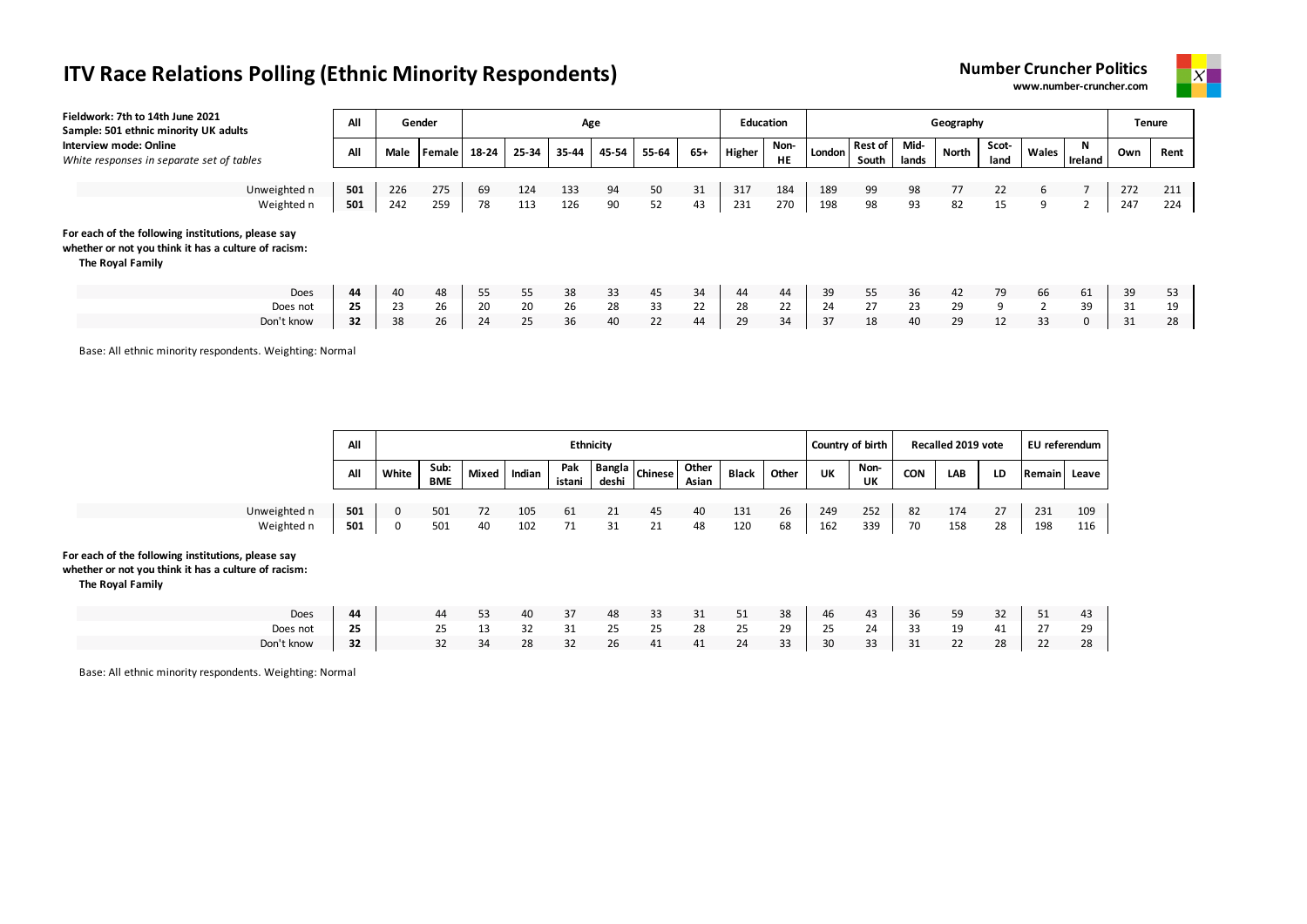



| Fieldwork: 7th to 14th June 2021<br>Sample: 501 ethnic minority UK adults                                                                    | All |      | Gender          |       |       | Age            |       |       |       |                | <b>Education</b>  |        |                         |               | Geography    |               |              |               |     | Tenure |
|----------------------------------------------------------------------------------------------------------------------------------------------|-----|------|-----------------|-------|-------|----------------|-------|-------|-------|----------------|-------------------|--------|-------------------------|---------------|--------------|---------------|--------------|---------------|-----|--------|
| Interview mode: Online<br>White responses in separate set of tables                                                                          | All | Male | <b>I</b> Female | 18-24 | 25-34 | 35-44          | 45-54 | 55-64 | $65+$ | Higher         | Non-<br><b>HE</b> | London | <b>Rest of</b><br>South | Mid-<br>lands | North        | Scot-<br>land | Wales        | -N<br>Ireland | Own | Rent   |
|                                                                                                                                              |     |      |                 |       |       |                |       |       |       |                |                   |        |                         |               |              |               |              |               |     |        |
| Unweighted n                                                                                                                                 | 501 | 226  | 275             | 69    | 124   | 133            | 94    | 50    | 31    | 317            | 184               | 189    | 99                      | 98            | 77           | 22            | 6            |               | 272 | 211    |
| Weighted n                                                                                                                                   | 501 | 242  | 259             | 78    | 113   | 126            | 90    | 52    | 43    | 231            | 270               | 198    | 98                      | 93            | 82           | 15            | 9            | z             | 247 | 224    |
| To what extent do you support or oppose the following<br>Footballers "taking the knee" in solidarity with<br>the Black Lives Matter movement |     |      |                 |       |       |                |       |       |       |                |                   |        |                         |               |              |               |              |               |     |        |
| Strongly support                                                                                                                             | 30  | 28   | 32              | 36    | 35    | 29             | 34    | 14    | 23    | 38             | 24                | 30     | 33                      | 34            | 20           | 45            | 55           | 48            | 29  | 36     |
| Tend to support                                                                                                                              | 24  | 25   | 22              | 20    | 26    | 25             | 20    | 36    | 16    | 26             | 22                | 24     | 24                      | 8             | 37           | 27            | 35           | 10            | 26  | 22     |
| Neither support nor oppose                                                                                                                   | 24  | 22   | 27              | 24    | 24    | 27             | 21    | 34    | 16    | 22             | 26                | 24     | 22                      | 28            | 29           | 24            | $\mathbf{0}$ | 29            | 26  | 23     |
| Tend to oppose                                                                                                                               | 6   |      |                 | 6     | 4     | 9              | 8     |       |       |                | 6                 | 8      |                         |               | 3            | 0             | 9            | 0             | 6   |        |
| Strongly oppose                                                                                                                              | 6   |      |                 | 3     | 4     | 4              | 5     | 8     | 21    | 3              | 8                 |        | 12                      |               | 2            | 4             | 2            | 0             | 9   |        |
| Don't know                                                                                                                                   | 9   | 10   | q               | 11    | 6     | $\overline{7}$ | 13    | 1     | 23    | $\overline{3}$ | 14                | 10     | 2                       | 18            | $\mathsf{q}$ | 0             | 0            | 14            | 5   |        |

Base: All ethnic minority respondents. Weighting: Normal

|              | All |       |                    |       |        |               | <b>Ethnicity</b> |                  |                |              |       | Country of birth |            |            | Recalled 2019 vote |    | EU referendum |       |
|--------------|-----|-------|--------------------|-------|--------|---------------|------------------|------------------|----------------|--------------|-------|------------------|------------|------------|--------------------|----|---------------|-------|
|              | All | White | Sub:<br><b>BME</b> | Mixed | Indian | Pak<br>istani | deshi            | hangla   Chinese | Other<br>Asian | <b>Black</b> | Other | UK               | Non-<br>UK | <b>CON</b> | LAB                | LD | <b>Remain</b> | Leave |
|              |     |       |                    |       |        |               |                  |                  |                |              |       |                  |            |            |                    |    |               |       |
| Unweighted n | 501 | 0     | 501                |       | 105    | 61            | 21               | 45               | 40             | 131          | 26    | 249              | 252        | 82         | 174                | 27 | 231           | 109   |
| Weighted n   | 501 | 0     | 501                | 40    | 102    |               | 31               |                  | 48             | 120          | 68    | 162              | 339        | 70         | 158                | 28 | 198           | 116   |

#### **To what extent do you support or oppose the following**

#### **Footballers "taking the knee" in solidarity with the Black Lives Matter movement**

| Strongly support           | 30           | 30 | 42                  | 35<br>ັບ | 29 | ັ          | 21       | -- | 14      | 30 | $\mathcal{L}$ | 32                 | 18 | 35 | رے | 37      | 22 |
|----------------------------|--------------|----|---------------------|----------|----|------------|----------|----|---------|----|---------------|--------------------|----|----|----|---------|----|
| Tend to support            | 24           | 24 | $\sim$ $\sim$<br>25 | 14       |    |            | ᅩ        | ∼  | 29      | 20 | 30            | 21<br><u>_ _</u>   |    | 30 |    | 36      | 16 |
| Neither support nor oppose | 24           | 24 | 16                  | วว<br>رے | 28 | 19         | <b>*</b> | ັ  | 31      | 38 | 24            | $\mathbf{r}$<br>25 | 24 | 23 | 12 | 21<br>ᅩ | 29 |
| Tend to oppose             | b            |    |                     |          |    | <b>. .</b> |          |    |         |    |               |                    |    |    |    |         | 15 |
| Strongly oppose            | b            |    |                     |          |    |            |          |    | 13<br>ᅩ |    |               |                    |    |    |    |         | 14 |
| Don't know                 | $\mathbf{a}$ | a  | 10                  |          |    |            | 28       | -- |         |    |               | 10                 |    |    |    |         |    |